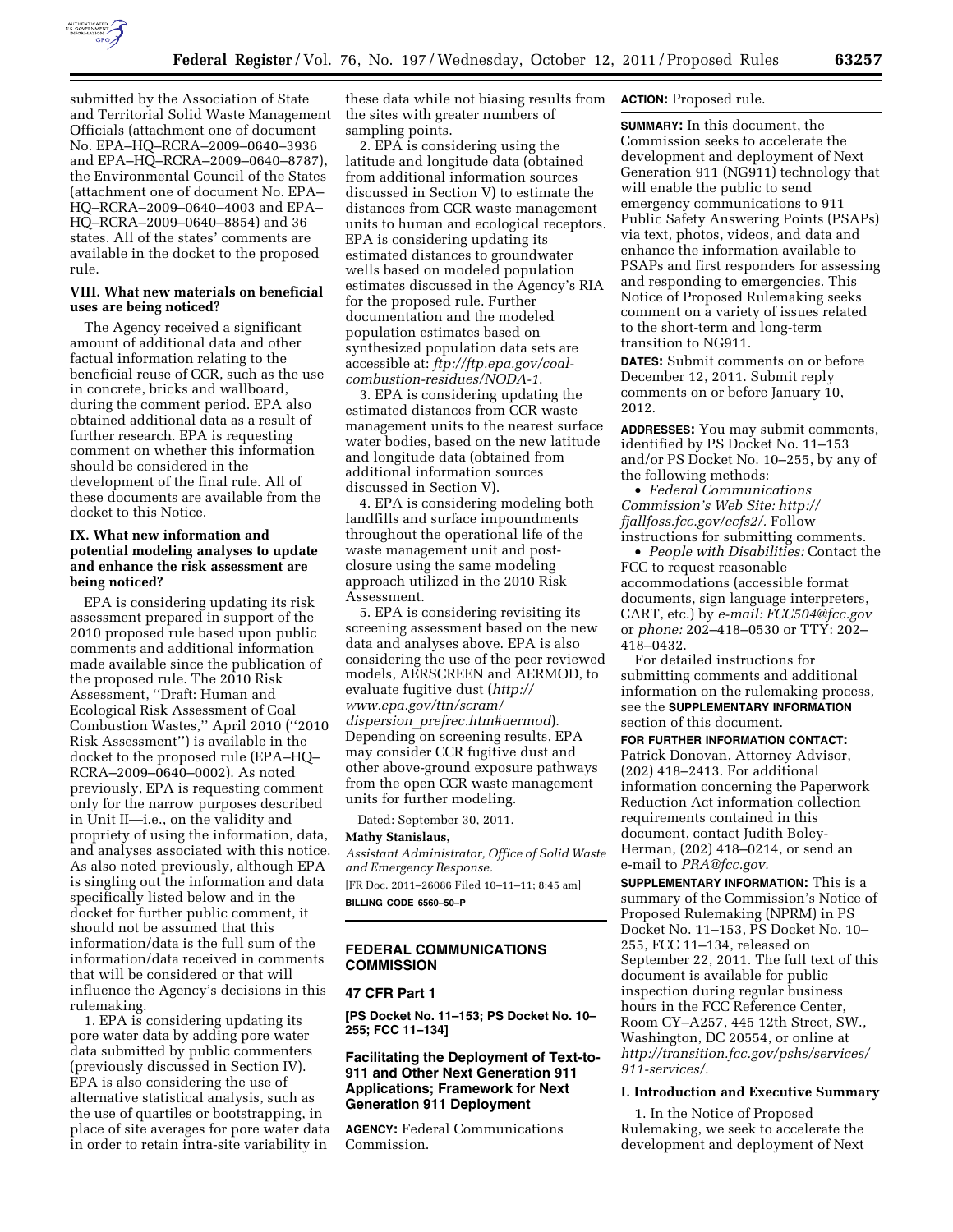Generation 911 (NG911) technology that will enable the public to send emergency communications to 911 Public Safety Answering Points (PSAPs) via text, photos, videos, and data and enhance the information available to PSAPs and first responders for assessing and responding to emergencies. Sending text messages, photos, and video clips has become commonplace for users of mobile devices on 21st century broadband networks, yet our legacy circuit-switched 911 system does not support these forms of communication. While continuing to ensure reliable voice-based 911 service will always be essential as we migrate to NG911, adding these non-voice capabilities to our 911 system will significantly improve emergency response, save lives, and reduce property damage. Incorporating text and other media into the 911 system will make it more accessible to the public, both for people with disabilities and for people in situations where placing a voice call to 911 could be difficult or dangerous.

2. In addition, these 21st century communications technologies will provide PSAPs with better information that can be synthesized with existing databases to enable emergency responders to assess and respond to emergencies more quickly and effectively. Not only will PSAPs be able to receive text messages, photos, and video clips from the public, but also NG911 can provide them with the tools they need to quickly process and analyze the incoming information. In addition, PSAPs and emergency responders will be able to combine information received from the public with other information sources (e.g., video feeds from traffic or security cameras, automated alarms or sensors in a neighborhood, building, or vehicle) to develop a detailed and data-rich assessment of the emergency in real time. This in turn will enable public safety officials to decide on the appropriate response more quickly, saving precious minutes and seconds that can be critical in many emergencies.

3. In this NPRM, we provide a procedural history, together with technical background, regarding three broad classes of text-capable communications, namely Short Message Service (SMS), IP-based messaging, and Real-Time Text (RTT), comparing their characteristics, strengths, and limitations in supporting emergency communications. This description relies largely on current industry standards, early prototypes, and the record in this proceeding.

4. We then examine potential shortterm methods for sending text messages to 911. We do so because of the widespread availability and increasing use of text in communications systems and because many of the emerging IPbased mechanisms for delivering text also have the capability, with relatively minor technical adjustment, to support delivery of photos, videos, and other data as well. We seek comment on what role the Commission should play to facilitate—and, if necessary, accelerate—the implementation of textto-911 capabilities by providers in the short term. We explore the full range of options for the FCC, including both nonregulatory and regulatory approaches, and seek to adopt the least burdensome approach that would achieve the desired result. We also recognize that we must carefully assess the costs and benefits of different regulatory options to determine the Commission's proper role.

5. We seek to strengthen the record to determine whether to encourage development of interim text-to-911 solutions and, if so, how to maximize their effectiveness and utility to the public and to PSAPs, while minimizing cost and the potential for negative PSAP operational impacts or consumer confusion. Specifically, we explore the potential for using SMS as an interim solution for text-based communication to 911, given the near-universal availability and consumer familiarity with SMS. The responses to our December 2010 Notice of Inquiry in this proceeding identify a number of possible limitations when using SMS for emergency communications, but some commenters also contended that these limitations could be surmounted by appropriate engineering approaches. We also examine other short-term options that would rely on software applications capable of delivering text over the existing IP-based infrastructure. We examine the potential costs and benefits of both SMS-based and software-based interim approaches as compared to developing more comprehensive text-to-911 solutions over the longer term that will provide more reliable real-time communication and can also support delivery of photos and video.

6. Next, we seek comment on whether 911 traffic should be prioritized to ensure that people in need of assistance have reliable access to emergency services, especially during times of serious emergencies such as large-scale natural and manmade disasters. The August 23, 2011 East Coast earthquake and Hurricane Irene have been recent reminders that concentrated demands on the capacity of commercial

communications networks during and immediately after emergencies can hinder the ability of consumers to make voice calls, which in turn can jeopardize their ability to contact 911. We seek comment on how best to address this concern in both legacy networks and the emerging broadband networks that will support NG911, including options for prioritizing 911 traffic.

7. We then turn to long-term implementation of NG911, with particular focus on IP-based alternatives for delivering text, photos, videos, and other data to 911 that would leverage the increasing percentage of mobile devices that have the ability to access the Internet. We seek comment on the potential for developing downloadable smartphone applications that both consumers and IP-capable PSAPs could acquire to support capabilities for an early roll-out of text and mulitimedia functionality. We note that such applications could also provide early access to key NG911 capabilities for mobile callers, especially those with hearing and speech disabilities.

8. We also seek comment on the path towards integration and standardization of IP-based text-to-911 as commercial providers migrate to all-IP networks and as 911 authorities deploy Emergency Services IP networks (ESInets) that will enable PSAPs to receive the full range of IP-based traffic, including voice, text, photos, video, and data. In this all-IP environment, text-to-911 is one of several non-voice services that will be supported by "native" IP communications end-to-end solutions, such as the Internet Multimedia Subsystem (IMS). However, providers may have varying timetables for developing the capacity to deliver IMS communications to PSAPs. PSAP deployment of ESINets is also likely to be non-uniform. We seek comment on the necessary steps for providers and PSAPs to support integrated IMS-based communications and the time that this process is likely to take.

9. With over 6,800 PSAPs in the United States, spanning a wide range of sizes and resources, individual PSAPs are likely to have highly varying timetables for developing the technical and operational capability to handle incoming texts in the short term, as well as texts and other media in the longerterm implementation of NG911. While there are significant public safety benefits to enabling the public to send texts and other media to 911 in areas where PSAPs are capable of receiving and processing them, we seek to avoid imposing unnecessary costs on providers to implement NG911 in areas where PSAPs have not yet achieved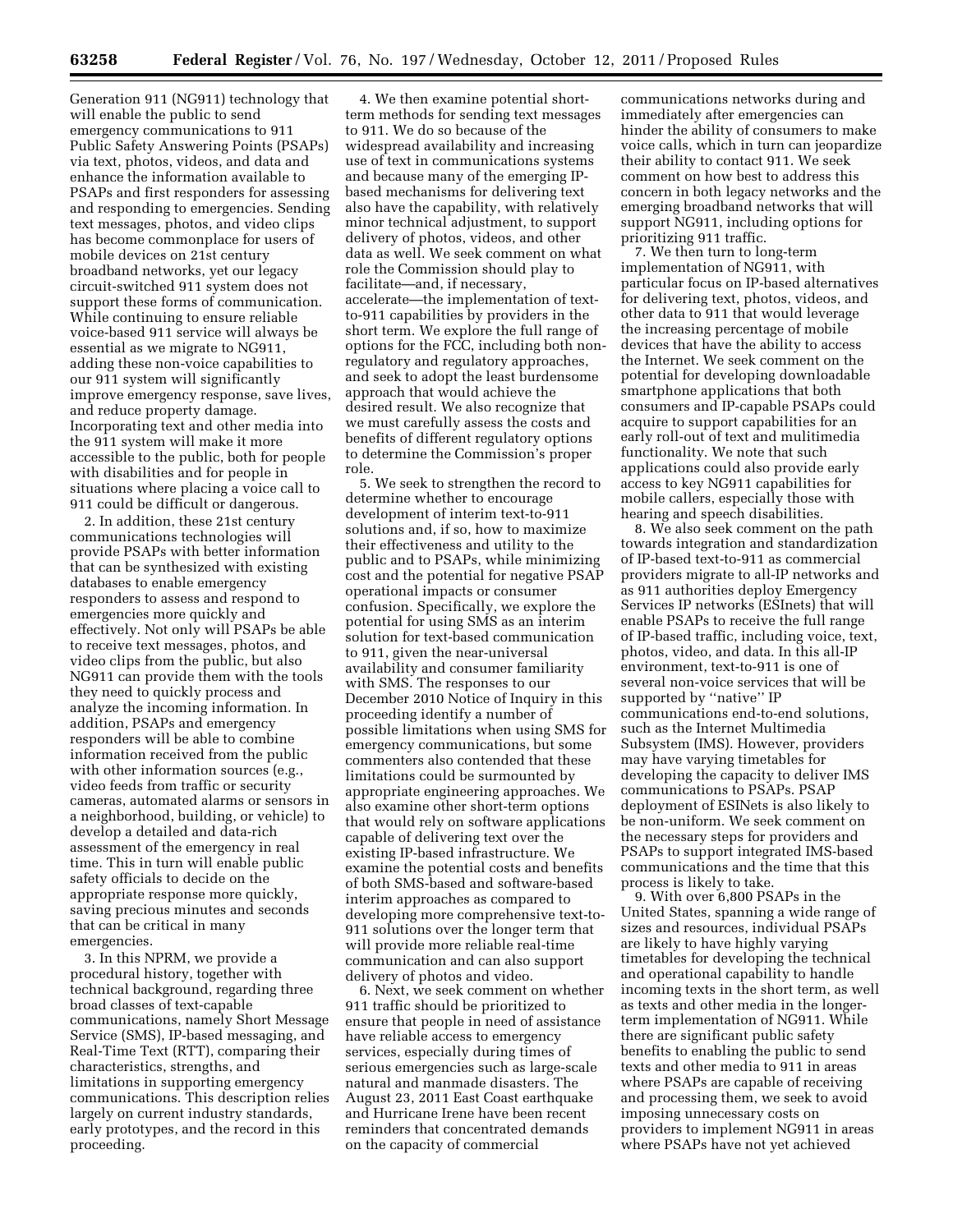such capability. For this reason, we seek comment on whether PSAPs should demonstrate a threshold level of technical NG911 capability as a precondition to any obligation by providers to deliver text or other media to PSAPs and whether such demonstration should be at the state or regional level. We also seek comment on potential state or local regulatory barriers to NG911 deployment and whether states should demonstrate that they have adopted legal or regulatory measures to eliminate such barriers to facilitate NG911 deployment.

10. Given that text-to-911 and other NG911 capabilities will likely not be simultaneously deployed nationwide, consumers may be uncertain where nonvoice communication with 911 is available. Even where text-to-911 or other NG911 applications are available, the specific capabilities and operational characteristics of these applications may vary. We therefore seek comment on how to best educate consumers about the availability and limitations of textto-911 and other NG911 solutions, particularly during the transition from legacy 911 to full implementation of NG911, without imposing an undue burden on providers.

11. As noted above, adding text and other media capabilities to our 911 system promises to bring significant benefits for people with disabilities. In this regard, we seek comment on the relationship between this proceeding and our ongoing implementation of the Twenty-First Century Communications and Video Accessibility Act of 2010, which, among other things, sets goals for achieving equal access to emergency services for people with disabilities ''as a part of the migration to a national Internet protocol-enabled emergency network.'' We believe that the transition to NG911 and the implementation of the CVAA can be achieved through development of common text-to-911 and multimedia-to-911 solutions that serve both objectives. In this NPRM, therefore, we seek comment on the potential for coordinating the two proceedings to promote broader and more rapid NG911 deployment.

12. Throughout this NPRM, we seek comment to further strengthen our record on these important aspects of the evolution towards NG911 systems and capabilities. In particular, we seek detailed data that quantifies the benefits that text-to-911 and other NG911 applications will bring to the public and to emergency responders, while also quantifying the costs to providers, PSAPs, and consumers. We emphasize the importance of comments being detailed, specific, and supported by data where appropriate. We intend to confer particular weight on arguments and estimates that are supported by data or are otherwise well documented.

#### **II. Background**

13. In this section, we review the procedural history leading up to this NPRM. We also provide technical background information classifying the likely technical options for text-to-911, and we recap the record on those options that the Commission received in response to the Notice of Inquiry.

# *A. Procedural History*

14. In December 2010, as recommended in the National Broadband Plan, the Commission released a Notice of Inquiry on NG911 (FCC 10–200, released Dec. 21, 2010), which initiated a comprehensive proceeding to address how NG911 can enable the public to obtain emergency assistance by means of advanced communications technologies beyond traditional voice-centric devices. The Notice of Inquiry sought comment on a number of issues related to the deployment of NG911 networks, including: (1) NG911 capabilities and applications; (2) NG911 network architecture; and (3) the proper roles of the FCC, other federal agencies, and state, tribal, and local governments.

15. In the last several years, there have been other important efforts to address the need for a transition to an NG911 network. In the New and Emerging Technologies 911 Improvement Act of 2008, Congress tasked the National E9–1–1 Implementation Coordination Office (ICO) with developing ''a national plan for migrating to a national [Internet Protocol] IP-enabled emergency network capable of receiving and responding to all citizen-activated emergency communications and improving information sharing among all emergency response entities.'' The Department of Commerce's National Telecommunications and Information Administration (NTIA) and the Department of Transportation's (DOT's) National Highway Traffic Safety Administration (NHTSA) jointly manage ICO and released its migration plan in September 2009.

16. In March 2010, the National Emergency Number Association (NENA) released a handbook to serve as a guide for public safety personnel and government officials responsible for ensuring that federal, state, and local 911 laws and regulations effectively enable the implementation of NG911 systems. Specifically, the NENA Handbook provides an overview of key

policy, regulatory, and legislative issues that need to be considered to enable the transition to NG911. The NENA Handbook states that ''it is critical that state regulatory bodies and the FCC take timely and carefully scrutinized action to analyze and update existing 9–1–1, PSTN, and IP rules and regulations to ensure they optimize 9–1–1 governing authority choices for E9–1–1 and NG9– 1–1 and foster competition by establishing a competitively neutral marketplace.''

17. 3GPP has also published a report on the use of Non-Voice Emergency Services (NOVES) that provides a general description of perceived needs. In addition, ATIS has created its own Interim Non-voice Emergency Services (INES) Incubator. The ATIS INES Incubator ''provides the industry with a 'fast-track' process for resolving technical and operating issues'' and serves as ''an alternative approach toward solutions development.''

18. On October 8, 2010, the President signed the CVAA into law. As directed by the CVAA, the Chairman established the Emergency Access Advisory Committee (EAAC) for the purpose of achieving equal access to emergency services by individuals with disabilities as part of our nation's migration to NG911. The EAAC is composed of state and local government representatives responsible for emergency management and emergency responder representatives, national organizations representing people with disabilities and senior citizens, communications equipment manufacturers, service providers, and subject matter experts. The CVAA directed the EAAC to conduct a national survey of people with disabilities and then to make recommendations on the most effective and efficient technologies and methods to enable NG911 access. The EAAC conducted its survey from March 16, 2011, to April 25, 2011, and received over 3,000 completed responses. On July 21, 2011, the EAAC submitted the report on the completed survey to the Commission. The EAAC will make its recommendations to the Commission in December 2011, which the Commission is then empowered to implement by regulation.

19. In addition, other federal agencies have initiated efforts to address access to 911 in an Internet-enabled environment for people with disabilities. On March 17, 2010, the United States Access Board proposed draft guidelines for real-time text functionality for adoption by federal agencies as part of its efforts to update guidelines on section 508 of the Rehabilitation Act. In a separate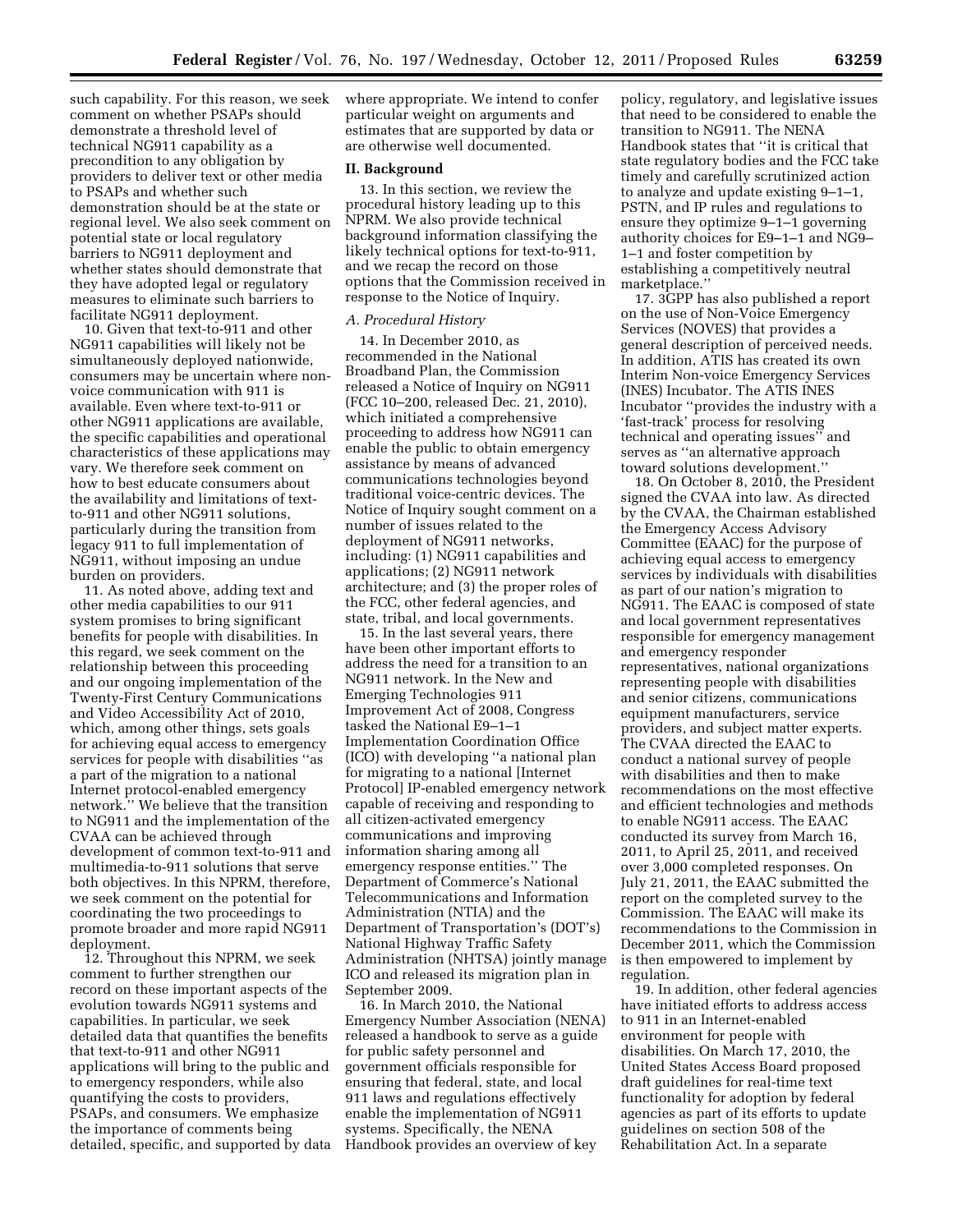proceeding, the Department of Justice is currently reviewing comments received in response to an Advanced Notice of Proposed Rulemaking (ANPRM) on NG911 access to emergency services by people with disabilities. Current DOJ regulations under the Americans with Disabilities Act (ADA) require direct and equal access to telephone emergency services for people with disabilities who use TTYs. In its ANPRM, DOJ notes that many individuals with disabilities are now relying on IP-based and digital wireless devices instead of TTYs as their primary mode of telecommunications ''and that 9–1–1 call-taking centers are shifting from existing traditional telephone emergency services to new IP-enabled NG 9–1–1 services.'' The ANPRM addresses two objectives: (1) To identify and remove accessibility barriers for people with disabilities and who attempt to use personal digital or telecommunications devices to directly interact with PSAPs in voice, sign language, or text; and (2) to enhance the ability of PSAPs to incorporate essential accessibility elements into their IPbased system in a coordinated and effective manner. Finally, in compliance with the NET 911 Act, the ICO's national plan for migrating to an IPenabled emergency network explored various solutions for providing enhanced 911 access to people with disabilities.

20. In March 2011, the Communications Security, Reliability, and Interoperability Council's (CSRIC's) Working Group 4B (CSRIC 4B) released a report entitled ''Transition to Next Generation 9–1–1.'' CSRIC is a Federal Advisory Committee that was tasked with providing guidance and expertise on the nation's communications infrastructure and public safety communications. Notably, the CSRIC 4B Report highlighted that ''the FCC must establish clear rules for accomplishing the transition to NG9–1–1'' and that ''[i]f SMS has a role as an interim non-voice service used to contact a PSAP, how it is deployed \* \* \* will need to be resolved by the FCC.''

21. On August 30, 2011, the Transportation Safety Advancement Group (TSAG) released a report summarizing information that experts in law enforcement, fire-rescue, emergency medical services (EMS), and transportation operations would like to receive as end users of NG911 systems. The report provides insight into the cultural, organizational, and operational environments of these organizations.

### *B. Technical Background*

22. In the Notice of Inquiry, we distinguished between use of ''primary'' and ''secondary'' media types to communicate with PSAPs. In brief, primary media types are those that are used to initiate a call or communications session with the PSAP, while secondary media types are those that are used to provide additional information to the PSAP after the call or session has been established. In the current E911 system, voice and TTYbased text are the only primary media that are widely available, and secondary media, such as photos and video, are not available.

23. In addition, while we focus in this NPRM on enabling consumers to deliver text and other non-voice media to PSAPs, we note that the adoption of NG911 technology will also provide PSAPs with new tools to process and analyze this information. In the Notice of Inquiry, we cited the potential for NG911 to accommodate a full range of specialized devices and functionalities that would enable PSAPs to combine multiple streams of information in real time to fashion responses to particular emergency scenarios. Examples of such devices and functionalities include environmental sensors capable of detecting chemicals, highway cameras, security cameras, alarms, gunshot sensors, personal medical devices, and telematics in vehicles or on consumer devices. For example, in a traffic accident, NG911 would not only enable the PSAP to receive the 911 call for help from the caller seeking assistance, but also would enable it to correlate the call with 911 calls from others at or near the scene and combine the information with video from nearby traffic cameras to assess the impact on traffic and identify the first responders that could reach the scene the fastest. In addition, if any vehicles in the accident had automatic collision notification systems, the PSAP would receive additional information regarding the severity of the crash that could help determine the likely medical needs of accident victims and the appropriate emergency medical response. Similarly, in a 911 call scenario reporting a crime such as a robbery or assault, NG911 would enable the caller to send important visual information such as a photo of the suspect or a vehicle involved in the crime, and would enable first responders to correlate this information with other sources, such as nearby security cameras, gunshot sensors, or alarm systems, and to quickly access relevant databases that could help

identify the suspect or the suspect's vehicle.

24. In this NPRM, we primarily focus on developing text-based mechanisms that would serve as new primary media types for contacting a PSAP, supplementing voice calling capability and also supplementing or replacing TTY-based text. We consider photos and video as secondary media that may be used to augment a voice or text call. We recognize that this to some degree oversimplifies the potential media combinations that NG911 will ultimately support, ranging from singlemedium communications (i.e., voiceonly or text-only) to multi-media ''calls'' that may encompass combinations of interactive and stored media, including interactive voice, message-based and real-time text, photos, and both stored (previously recorded) and live video. However, for purposes of this NPRM, we focus on text as a primary media type and photos and video as secondary media types because in early NG911 deployments, primary communication between a caller and a PSAP is most likely to be voice-only or text-only and the availability of secondary media may differ based on caller device capabilities, PSAP and ESInet capabilities, and PSAP operational choices.

25. Based on the comments we received in response to the Notice of Inquiry, we can distinguish between a number of technical options for providing text-based and, in some cases, visual information (photos, video) to the PSAP. We briefly summarize these approaches below. We note that these options are not exclusive (i.e., a mobile device may support more than one option, either as an interim measure, or over the longer term). For purposes of this NPRM, we use the term ''caller'' to refer to the originator of the 911 communication, whether based on a traditional voice call, TTY call, or text message. We also discuss (1) mechanisms for providing caller location, both for routing and dispatch; (2) the ability of a caller to know whether his or her text message has been received by the PSAP; and (3) the possibility of establishing a session that permits the caller to conduct a conversation with the call taker.

26. TTY. With a TTY, a person with a hearing or speech disability can use a special text telephone to directly contact the PSAP, where the call taker uses a similar device to receive and transmit text. TTYs have a keyboard and allow people to type their telephone conversations. This two-way typing communication can occur with the person with the disability and the PSAP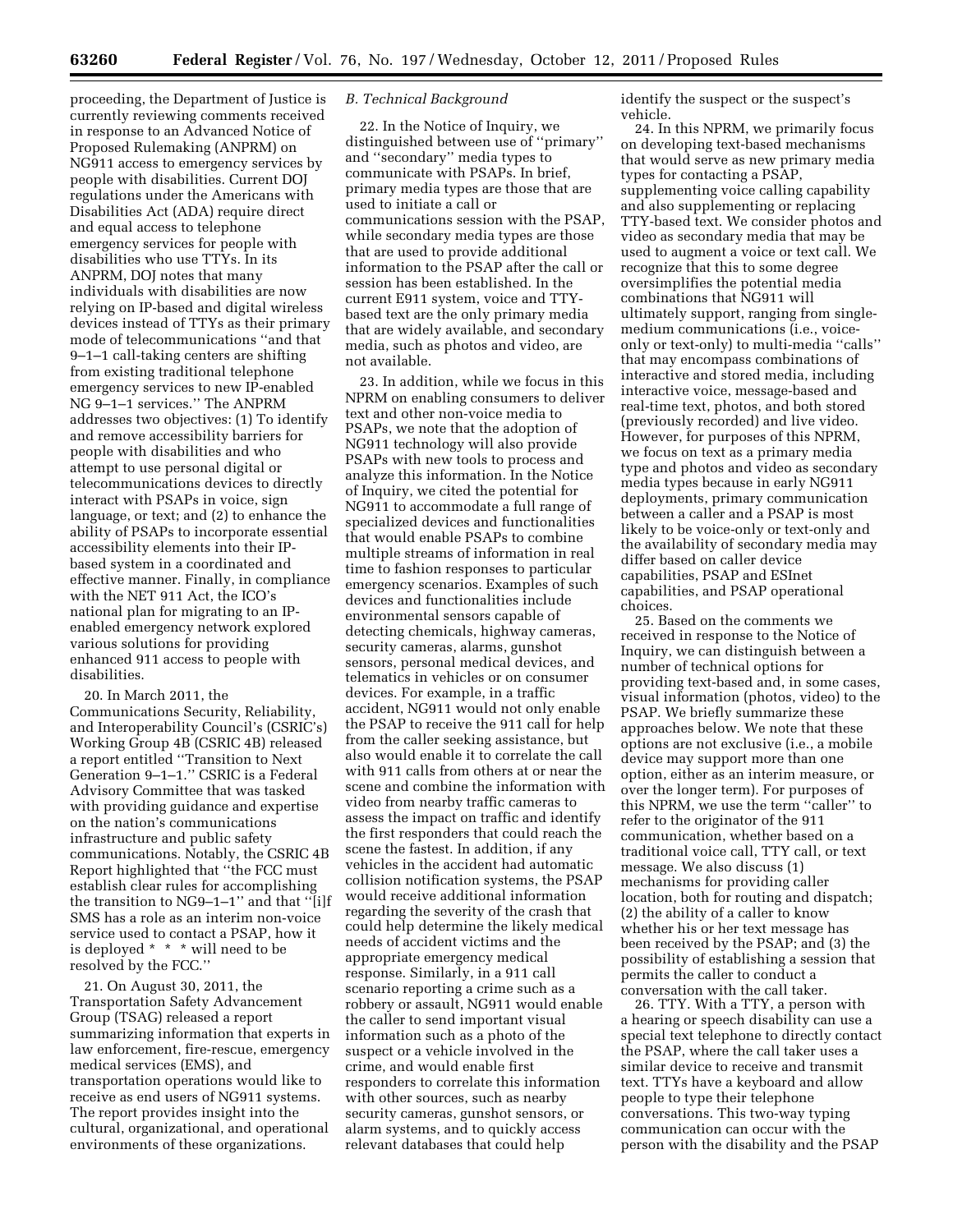call taker reading each other's responses on a small LED or backlit LCD screen. The disabilities community considers TTY an antiquated technology with technical and functional limitations, including its slow speed and half duplex mode; the inability of TTY tones to travel well using IP audio compression, transmission, and packet loss repair techniques without introducing text errors; and its Baudot text encoding standard used in the United States that does not include all of the characters used in modern text communication. Consequently, it is difficult for users to communicate URLs or email addresses, for example.

27. Text-to-Voice TTY-based telecommunications relay service (TRS). A TRS system is a telephone service that allows persons with hearing or speech disabilities, or who are deaf-blind, to place and receive telephone calls. With traditional TRS, a person with a communications disability uses a TTY to make a call through a communications assistant (CA), who is located at a relay center. To make a relay call, a TTY user calls a TRS relay center and types the number of the person he or she wishes to call, including 911. The CA then makes the call to the receiving party and relays the call back and forth between the parties by speaking what a text user types and typing what a voice telephone user speaks.

28. SMS-based. In SMS-based systems, the caller uses a mobile phone to send a short text message to the destination, which is typically either another mobile phone or an Internetconnected receiver. SMS messages are usually limited to 160 characters, although many modern handsets support concatenated messages that exceed this limit. Almost all existing

mobile phones support SMS, except that non-service initialized (NSI) devices currently do not permit a caller to send an SMS message. SMS messages do not contain any information about the caller's location and do not identify the cell tower that received the SMS message from the caller's handset. SMS messages are delivered through an SMS gateway that relays the messages when capacity is available. Thus, SMS messages could in some circumstances be delayed, or even occasionally lost, when there is network congestion. Senders of SMS messages also may not receive confirmation that their message was delivered. More importantly, the sender may not receive an error message if the message was not delivered. SMS also does not support two-way real-time conversation, although SMS messages have identifiers that can allow users to exchange messages in a conversationlike manner.

29. IP-based messaging. There are at least three IP-based messaging mechanisms. However, not all of the IPbased messaging mechanisms are based on Session Initiation Protocol (SIP), which can be offered as part of the Internet Protocol Multimedia Subsystem (IMS). We provide a brief description of the three IP-based messaging mechanisms below.

• SIP-based pager-mode. In this mode, the mobile or stationary device uses SIP MESSAGE method to send text or Multipurpose Internet Mail Extensions (MIME) attachments, including photos, to a SIP user agent. Due to the messaging method employed, this method is often referred to as pagermode, in contrast to session mode, which uses Message Session Relay Protocol (MSRP). Pager-mode requires an end-to-end IP connection between the originator and the PSAP, and either

the originator or the SIP proxy may insert caller location using the SIP Geolocation header field. SIP responses allow the originator to determine whether the message has been delivered to the recipient. The SIP Call-ID may be used to maintain a conversation.

• Message Session Relay Protocol (MSRP). MSRP establishes a session between the message sender and the receiver that allows the exchange of a series of related instant messages. Typically, MSRP sessions are set up via SIP, similar to an audio or video session. As with SIP pager-mode, MSRP exchanges complete instant messages; however, MSRP imposes less of a burden on the signaling infrastructure.

• Other IP-based message-based protocols. We note that there are other proprietary and standards-based Internet text messaging protocols, such as Extensible Messaging and Presence Protocol (XMPP). However, it appears unlikely that a PSAP would be able to support all Internet text messaging protocols; thus, we believe that proprietary protocols are likely to be converted to one of the options above or to XMPP.

30. Real-Time Text (RTT). In RTT, individually-typed characters or groups of characters are transmitted as separate media packets, using the same basic protocol as audio and video sessions. This means that with RTT, unlike SMS or IP-based messaging, the recipient sees each character or word in the message almost immediately after the sender types it. RTT sessions can be established along with audio and video sessions and typically use SIP for session signaling.

31. The table below compares some of the core technical characteristics of the options discussed above.

|                                                                                    | <b>TTY</b>                                                     | SMS-based                                                        | IP-based messaging       | Real-time text (RTT)                |  |
|------------------------------------------------------------------------------------|----------------------------------------------------------------|------------------------------------------------------------------|--------------------------|-------------------------------------|--|
| Delivery to PSAP                                                                   | Voiceband modem                                                | SIP MESSAGE                                                      | SIP MESSAGE or MSRP      | RTP payload.                        |  |
|                                                                                    | Only upper case letters,<br>numbers, limited punctu-<br>ation. | 160 characters of plain<br>text (some may allow<br>longer text). | Any amount of text       | Any amount of text.                 |  |
| Photos, videos in same<br>message?                                                 |                                                                |                                                                  |                          | No.                                 |  |
| Real-time audio and video<br>in same session?                                      |                                                                |                                                                  |                          | Yes.                                |  |
| Real-time text                                                                     |                                                                |                                                                  |                          | Yes.                                |  |
| Full-duplex conversation<br>(both sides can send<br>messages at the same<br>time). |                                                                | Limited                                                          |                          | Yes.                                |  |
| Location information                                                               | Yes, like voice call                                           | Maybe (cell tower; may re-<br>quire cellular system<br>changes). |                          | Yes, via SIP signaling.             |  |
| End-to-end message reli-<br>ability and delivery con-<br>firmation.                |                                                                | No (may provide some<br>confirmation for delivery<br>to SMSC).   |                          | Loss detection and redun-<br>dancy. |  |
| Message delay                                                                      | Minimal                                                        | Variable-seconds to min-<br>utes.                                | Almost always $<$ 500 ms | Almost always $< 100$ ms.           |  |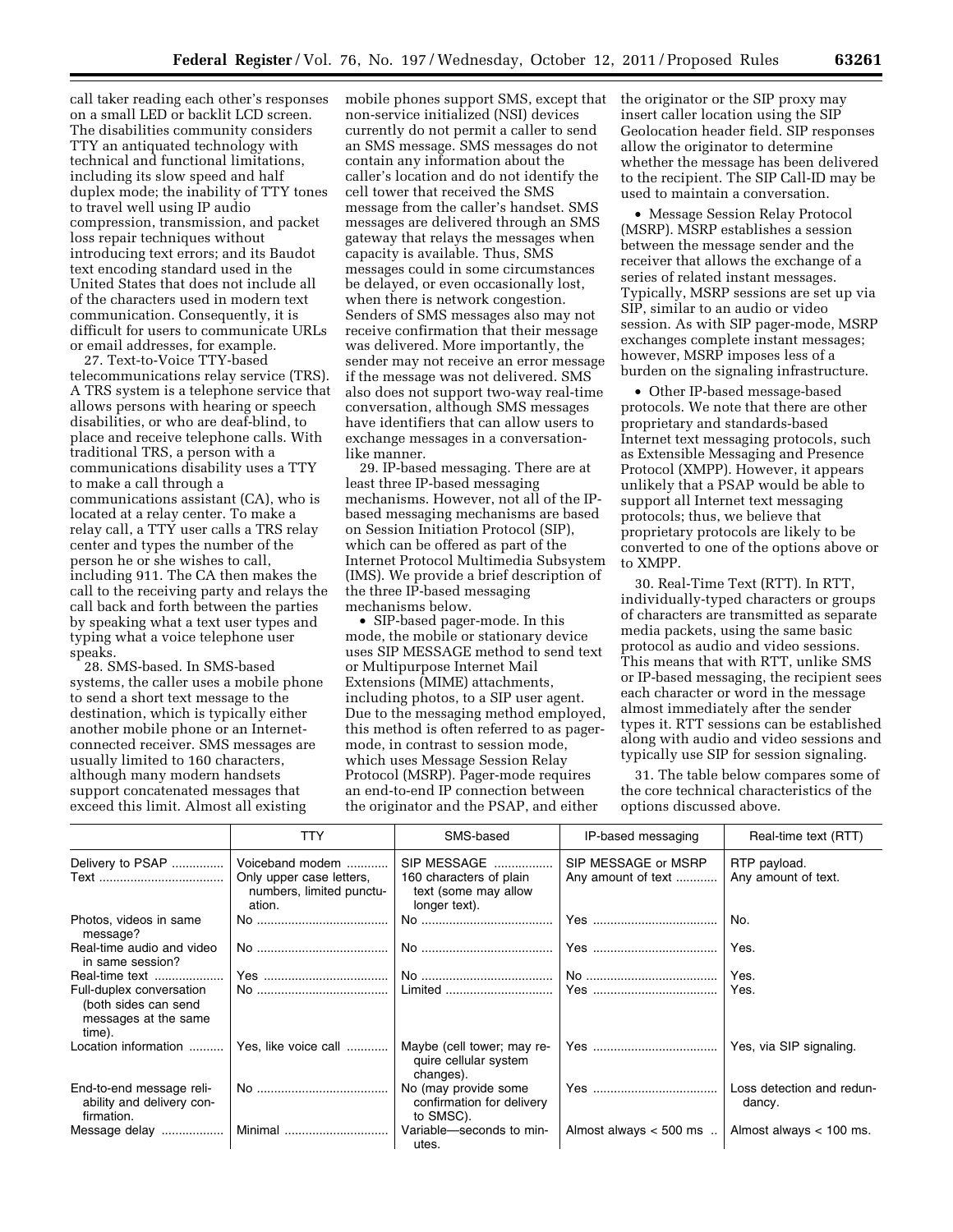|                                            | ттү.   | SMS-based                     | IP-based messaging                             | Real-time text (RTT) |
|--------------------------------------------|--------|-------------------------------|------------------------------------------------|----------------------|
| Authentication and mes-<br>sage integrity. | None . | Limited (relies on caller ID) | Messages can be cryp-<br>tographically signed. | SRTP.                |
| Conversation (session)                     |        | Only based on caller ID       |                                                | Yes.                 |

32. We seek comment on whether our description of texting methods and their capabilities in the above discussion is accurate and complete. Are there additional technical options that are likely to be available in the next few years? Are there additional key characteristics that the Commission should consider in evaluating these alternative technologies?

#### **III. Discussion**

33. Based on our analysis of information submitted in response to the Notice of Inquiry, we find that additional information is needed on the following issues related to text-to-911 and multimedia NG911 applications, and we therefore seek comment on these issues. First, what role, if any, should the Commission play in facilitating the short-term deployment of text-to-911 using existing infrastructure? Second, what role, if any, should the Commission play in facilitating the long-term deployment of non-voice emergency messaging services, including IP-based messaging and RTT, as well as multimedia applications that support delivery of voice, text, photos, video, and other data? Third, as the transition to NG911 occurs, what efforts are needed to educate the public and minimize consumer confusion, and what role, if any, should the Commission play in such efforts? Underlying all three of these issues is the question of whether the benefits of any potential Commission action to consumers and to public safety will substantially outweigh the associated costs. While acknowledging the potential difficulty of quantifying benefits and burdens, we need to determine whether those benefits outweigh the costs that enabling text-to-911 and other NG911 services impose on providers and PSAPs. Fourth, we seek comment on how best to coordinate this proceeding with our implementation of the CVAA and the recommendations of the EAAC. Fifth and finally, we consider the Commission's legal authority to take the regulatory and non-regulatory actions discussed in this Notice based on the record that develops on the issues described herein.

# *A. Facilitating the Short-Term Deployment of Text-to-911*

34. In the Notice of Inquiry, the Commission highlighted the popularity and ubiquity of text messaging and the increasing likelihood that consumers will expect to be able to text to 911 during an emergency. Indeed, consumers send billions of SMS messages per day and more than twothirds of mobile phone users have used text messaging. At the same time, many consumers are acquiring more advanced mobile devices (e.g., 3G and 4G handsets) that enable them to send texts using ''over the top'' software applications that they install on their phones and computers. Hence, any discussion about possible short-term deployment of text-to-911 must consider the feasibility of both SMS and currently available software applications (or software applications that could be developed relatively quickly) as interim platforms for text-to-911 until providers deploy more advanced NG911 technologies based on SIP and RTT. In deciding what role, if any, the Commission should play in such an interim deployment, we seek to maximize the benefits to consumers while also considering the burden on providers. We therefore seek comment on the expected benefits of facilitating NG911 deployment, the results of any ongoing trials and standards activities involving SMS and software applications, and the relative merits of using various approaches to achieve those benefits. When evaluating submitted comments, we intend to place more weight on the estimated impacts that are supported by hard data or are otherwise well-documented.

1. Expected Benefits of Text-to-911 Availability

35. Although quantifying the benefits of short-term deployment of text-to-911 may be difficult, we need to determine whether such a deployment will significantly benefit consumers and public safety. On this issue, responses to the Notice of Inquiry were divided. Several commenters argue that PSAPs and service providers should support SMS-based text-to-911 on an interim basis. Conversely, a number of commenters highlight the disadvantages of using SMS for emergency communications and argue that

supporting SMS as an interim approach would undermine and divert resources from efforts to develop more comprehensive long-term solutions. These commenters urge the Commission to support standards-setting bodies that are working to develop a uniform approach for the delivery of NOVES. No comments were received on applicationbased approaches to text-to-911. Accordingly, we seek further comment on the benefits of using SMS and software applications for emergency communications, particularly with respect to improving 911 accessibility for people with disabilities, meeting consumer expectations, providing PSAPS with valuable additional information that they can in turn share with first responders on the ground, and increasing reliability and resiliency of 911 networks.

36. Accessibility of 911. The ability to text to 911 in the short term could substantially improve accessibility to 911 services for people with disabilities. In recent years, people with hearing and speech disabilities have increasingly migrated away from specialized legacy devices such as TTYs and towards more widely available forms of text communications because of the ease of access, availability, and practicability of text-capable communications devices. This migration is most apparent in the declining use of telecommunications relay service (TRS) over the PSTN, where the average monthly usage for TTY-voice based relay service dropped 87% between 2000 and 2010. Moreover, as noted in the NOI, the ICO Plan found that ''[t]he biggest gap between the technologies used for daily communication and those that can access 9–1–1 services is that for the deaf and people with hearing or speech impairments.'' In the EAAC's survey, in which respondents were primarily drawn from people with disabilities, 48.1% of respondents stated that they would prefer to use text messaging to contact 911.

37. Developing text-to-911 capability in the short term could also provide benefits by making 911 accessible to consumers in the so-called ''silent call'' scenario (i.e., in situations where the caller needs to contact the PSAP silently or surreptitiously because placing a voice call could put the caller in danger). Commonly cited examples of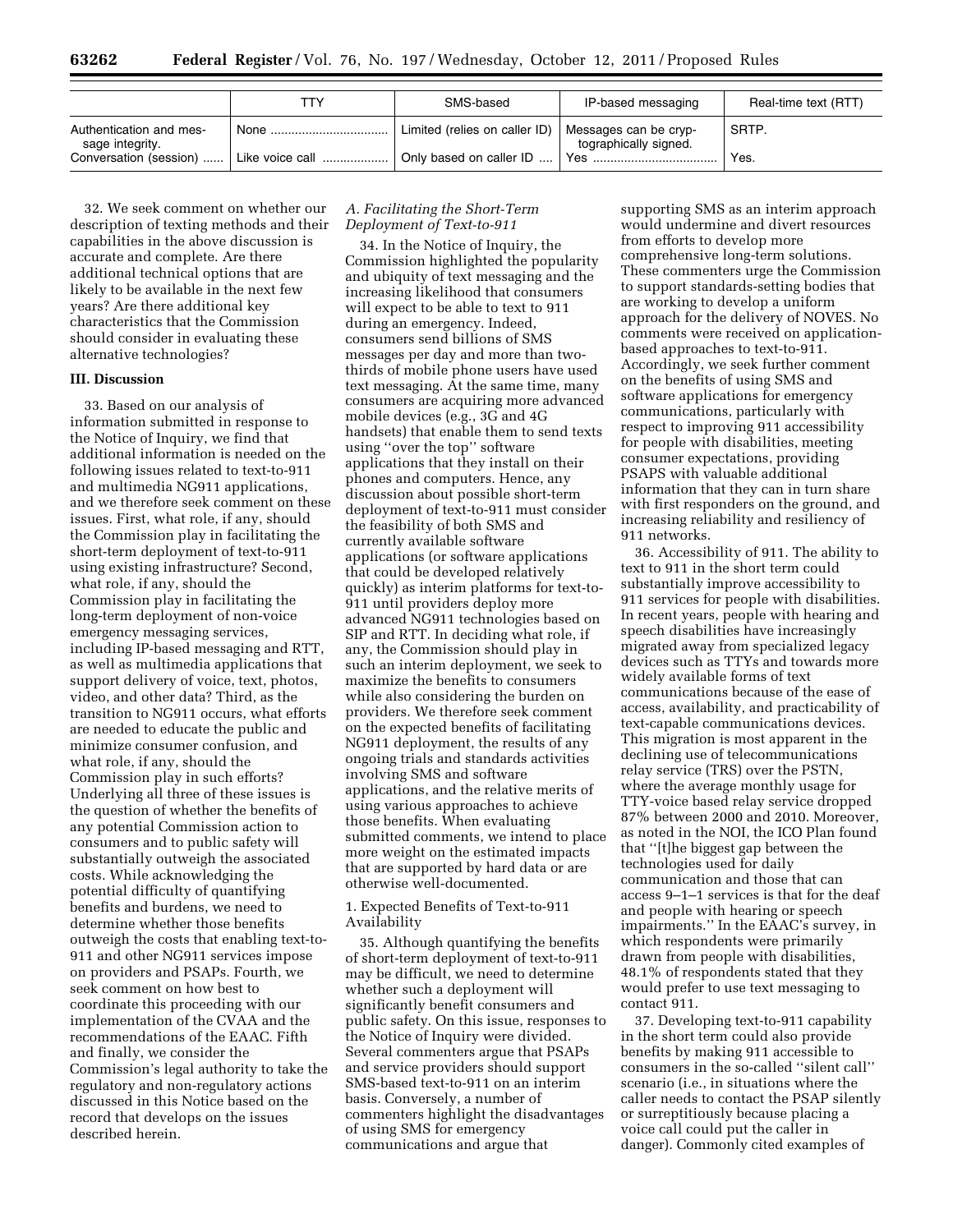the silent call scenario include burglaries, home invasions, kidnappings, and hostage situations where a crime is in progress and the caller does not want to attract the perpetrator's attention.

38. Toward that end, we seek more information on the benefits and associated costs of facilitating shortterm text-to-911 solutions that can quickly improve the accessibility of the 911 system. To what extent can such short-term solutions assist individuals with hearing or speech disabilities? How frequently do people in emergencies encounter a silent call scenario where inability to send a text message to 911 could compromise the caller's safety? Can SMS provide significant accessibility benefits in these situations even if it does not offer realtime connectivity or enable the caller to send photos or videos, unlike some longer-term solutions under development? How, if at all, will receipt of texts allow PSAPs to better communicate information about an emergency situation to first responders on the ground? What, if any, costs will PSAPs incur to implement short-term text-to-911 solutions? Are there capacity limits on PSAPs' ability to accept texts to 911? With respect to interim text-to-911 solutions based on software applications, these may only be available on some mobile devices and may require additional steps by the user, both to install the application and to send the 911 text message. Is this a worthwhile trade-off to allow for earlier access to such capabilities than might otherwise be available if we were to wait for device replacement and fullyintegrated NG911 services?

39. Consumer expectations. Another potential benefit of implementing textto-911 in the short term is that it could help meet rapidly changing consumer expectations regarding the desired capabilities of the 911 system. According to the Pew Center, more than 7 out of 10 cell phone users send or receive text messages. With the increased use of text messaging, consumers could expect that their use of SMS extends to 911. We seek comment on whether promoting or requiring short-term text-to-911 solutions accurately reflects current and evolving consumer expectations and the needs of PSAPs and first responders. Does the rapid growth in the popularity of SMS messaging generate consumer expectations that SMS will support 911 texting? We seek information regarding how many people have attempted to text to 911 during emergencies but failed. Have there been instances where the ability to send a text message to 911

could have made a significant difference in the ability of first responders to assist the caller or the speed of the response? We also seek information that quantifies the impact that incorrect consumer expectations about the ability to text to 911 may have on the health and safety of the public.

40. Improved information for PSAPs. As we have noted above, in addition to improving communications between consumers and PSAPs, NG911 has the potential to enhance the ability of PSAPs and first responders to assess and respond to emergencies in real-time based on the texts, photos, and videos that consumers send to them, combined with information gathered and correlated from other sources. In this regard, what benefits, if any, could the short-term deployment of text-to-911 (which would not include the capability to transmit photos or video) provide PSAPs and first responders? For example, could texts to 911 provide additional information to assess the nature and severity of an emergency, help apprehend criminal suspects, speed emergency response, reduce the need to dispatch multiple types of emergency response (e.g., sending police, fire, and emergency medical personnel to a scene because the nature of the emergency is undetermined), or make it easier to screen potentially fraudulent or malicious calls? How do such benefits compare to the cost of short-term deployment of text-to-911? Would short-term implementation of text-to-911 increase the volume of 911 traffic or the time and resources required for PSAPs to process information as compared to handling voice calls? If so, are PSAPs equipped to handle such increases? If not, what do PSAPs need to do to prepare and what resources do they require?

41. Improved reliability and resiliency. In large-scale disasters, circuit-switched landline and mobile networks may become overloaded, making it more difficult to place a 911 voice call. As landline and mobile networks migrate from circuit-switched to IP-based packet-switched technology, the risk of overload or congestion may dissipate, but in the interim, enabling SMS and IP-based text messages to 911 could be beneficial because text consumes far less bandwidth than voice and may use different spectrum resources or traffic channels. Thus, people in disaster areas may still be able to send text messages to 911 even if they cannot place a voice call. Similarly, with improved technology, PSAPs may be able to filter text messages by incident, so that they spend less time with voice callers who report the same

incident. We seek comment on the prospective impact of text messaging on PSAP operations and emergency response during large-scale disasters, with particular emphasis on experiences of overload-induced 911 failures. For example, there have been news reports that cell phone service, including the ability to reach 911, was impaired immediately after the August 23, 2011 East Coast earthquake, while SMS and email did not experience service disruptions.

### 2. Ongoing Text-to-911 Trials

42. To date, there have been only a small number of SMS-to-911 trials in the United States, although a number of jurisdictions are reportedly considering trials or near-term implementations. In 2009, Intrado and i wireless, a T–Mobile affiliate, initiated an SMS-to-911 trial in Black Hawk County, Iowa. In this trial, only Black Hawk County residents who subscribed to i wireless were able to make use of the text-to-911 service. Text messages sent in the trial did not carry location information, so users were prompted to enter their zip codes before the text message was forwarded to the PSAP. Despite the limited nature of the trial, county representatives have credited text-to-911 with positive outcomes in several emergency situations. On the other hand, AT&T contends that publicity about the Black Hawk County trial resulted in confusion that ''spread throughout the country'' regarding where text-to-911 was available.

43. In August 2010, the Marion County, Florida, Sheriff's Office developed an in-house text message to 911 system. Named ''ADD IT NOW,'' the program enables the Sheriff's Office Communications Center to receive urgent text messages on a dedicated screen that uses a yellow indicator light to signal incoming texts. The Sheriff's Office has advertised the availability of the number and has encouraged local citizens to add the number to their phone directories. The Sheriff's Office reports that the system cost \$1,000 to develop and costs approximately \$50 per month to maintain. The system does not convey location information.

44. On August 3, 2011, the City of Durham, North Carolina, announced an SMS-to-911 trial in partnership with Intrado and Verizon Wireless. According to Durham, the trial is specifically designed for two types of emergency scenarios: emergency help requests from people with disabilities and from people not wanting someone to hear them make a 911 call. When receiving a text, the Durham PSAP will not be able to automatically determine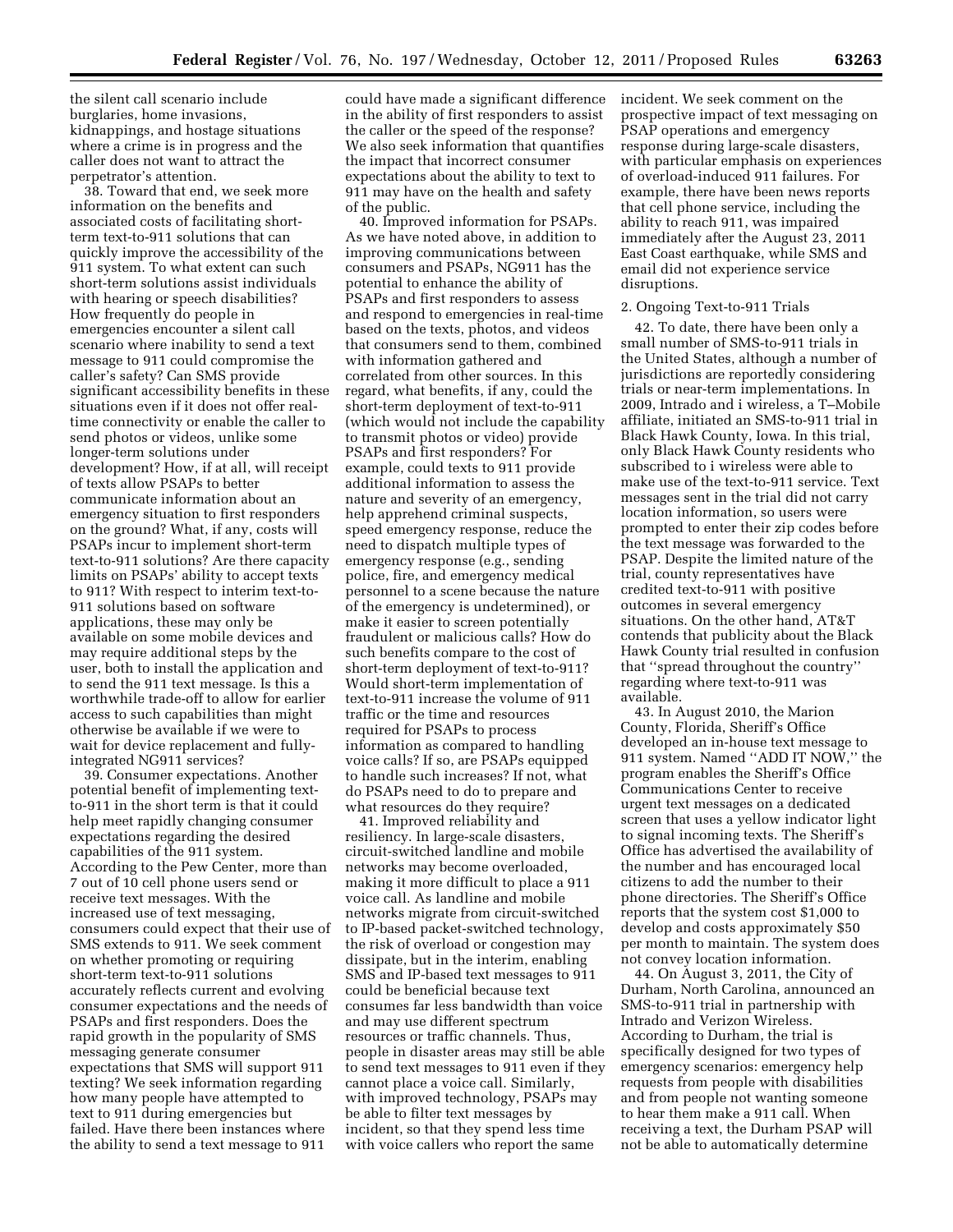the caller's location. To ensure that consumers are aware of this limitation, the city is making efforts to educate the public that they must include location information when sending an SMS-to-911. Durham has scheduled the trial to conclude on January 31, 2012, and will restrict the trial to Verizon Wireless customers in areas served by the Durham PSAP.

45. In June 2011, Cassidian Communications announced the successful completion of a ''simulation'' SMS-to-911 trial in Harris County, Texas, involving the Greater Harris County backup PSAP. According to Cassidian, ''[t]he testing during the trial utilized automatic location identification (ALI) capabilities allowing for the call takers to identify the location of the caller \* \* \* Many operational implementation and procedure related elements remain to be discussed and ultimately implemented \* \* \* It is anticipated that the technology will be available to the deaf and hard of hearing population in the GHC 9–1–1 territory within a year [after June 20, 2011] and subsequently will be offered to the rest of the population.'' Unlike the Black Hawk County and Durham trials, this trial did not involve members of the public.

46. Several European countries, including Estonia, Iceland, Luxembourg, Sweden, and the United Kingdom offer emergency SMS services or are planning to offer such services in the near future. In all of these countries, the SMS message does not automatically include location information, which the sender of the SMS message is expected to provide manually. The Swedish SMS system, however, is capable of determining cell-tower location. In all of these countries, the SMS service is primarily directed towards people with disabilities and requires users to register in advance of using the service. Additionally, after the SMS PSAP receives and processes a text message, it forwards the necessary information to the appropriate voice PSAP. We seek comment on the above-described textto-911 trials and on text-to-911 services offered in these countries. What are the advantages and disadvantages of the various approaches to text-to-911? What lessons could the United States draw from the international examples?

47. Standards. We seek comment on any standards-development activities by industry or standards-setting bodies that may play a role in the short-term deployment of text-to-911 services based on SMS or software applications. We also seek comment on whether there are any additional text-to-911 trials or standards efforts that have been

conducted thus far or that are contemplated in the near future. We request that commenters provide the Commission with any relevant data that has been gathered from these trials and standards-setting efforts, including the number of individuals who sent text messages to 911 during the trials, whether PSAPs could locate those callers, and the effectiveness of texting as a means of communicating with PSAPs.

3. Approaches Based on SMS and Existing Infrastructure

48. In the Notice of Inquiry, the Commission sought comment on a number of issues related to SMS-to-911. The Notice of Inquiry recognized that SMS is not a synchronous messaging service and therefore does not provide a means for the sender to know whether and when his or her message has reached its destination. It also noted that because each SMS message is independent of its predecessors and successors, messages within the same logical conversation may not be routed to the same destination or in the proper sequence. Further, the Notice of Inquiry referenced concerns about whether the recipient of an SMS message could reliably and accurately determine the sender's geographic location.

49. Comments. Wireless providers and some industry standards bodies are generally opposed to adopting or requiring SMS-to-911 as an interim solution. Many wireless providers argue that SMS is unreliable and should not be used for emergency communications. AT&T contends that ''SMS suffers from significant limitations that make it both dangerous and infeasible to rely on for emergency communications,'' because there is no guarantee of delivery for SMS messages and no acknowledgment provided to the sender. AT&T characterizes SMS as ''a best-effort, store-and-forward service [making] it unreliable and prone to unacceptable delays for purposes of emergency communications.'' T-Mobile and Verizon similarly argue that SMS lacks important functionalities and reliability that are needed for a viable emergency communications service. Verizon argues that the interests of PSAPs, consumers, and service providers ''would be better served by focusing on incorporating RTT and more advanced messaging technologies into IP-based platforms and into the wireless industry's deployment of 4G LTE technology.'' ATIS notes that current SMS standards do not support automated routing to the PSAP or automated location information, which are critical to emergency communications. Further,

ATIS argues that because of ''the higher probability of SMS-to-911 message failure, liability protection for SMS-to-911 services must be far stronger than that currently provided for voice calls.''

50. Public safety commenters express similar concerns about SMS-to-911. NENA states that ''[t]oday, SMS lacks many of the characteristics needed to support quality emergency communications.'' NENA therefore ''does not advocate the use of SMS as a means to access 9–1–1 systems.'' APCO notes that ''there are a number of Quality of Service concerns with the use of SMS to 911.'' Wichita-Wilbarger states that ''SMS messaging is distinctly unsuitable for communications with emergency services [because] SMS messaging does not allow for real-time communication [which] raises the possibility of miscommunication with the PSAP.

51. However, some 911 technology and software providers support the use of SMS as an interim solution for emergency communications and contend that there are ways to overcome some of its technical limitations. TCS states that ''based on existing public expectations both from current SMS users and members of specialized communities, it is generally accepted that the introduction of SMS to 911 is inevitable.'' TCS also notes that ''SMS to 9–1–1 communication can be controlled so that a Dispatcher receives information that is timely, dependable, and adequate enough to make a professional dispatch decision.'' Moreover, TCS states that it has ''demonstrated in its laboratory and in limited field experiments that SMS emergency service can be provided reliably and in the near term.'' TSAG maintains that ''under certain emergency settings, SMS messaging represents an important (at times only) alternative to voice communications [and] public expectations suggest NG911 systems be configured to accept and manage SMS based emergency communications, notwithstanding the technical and operational 'challenges'.'' Intrado maintains that ''SMS is a viable, reliable, interim solution for situations in which those who are in emergencies are not in a position to place a voice call to 9–1–1.'' The ATIS INES Incubator is considering several interim solutions for text-to-911 and divides these solutions into two groups, ''consumer to PSAP'' and ''consumer to relay services to PSAP.'' Among the ''consumer to PSAP'' solutions that the ATIS INES Incubator is considering are: emergency voice call then SMS, emergency voice then web chat, instant messaging, RTT direct to PSAP, RTT converted to TTY,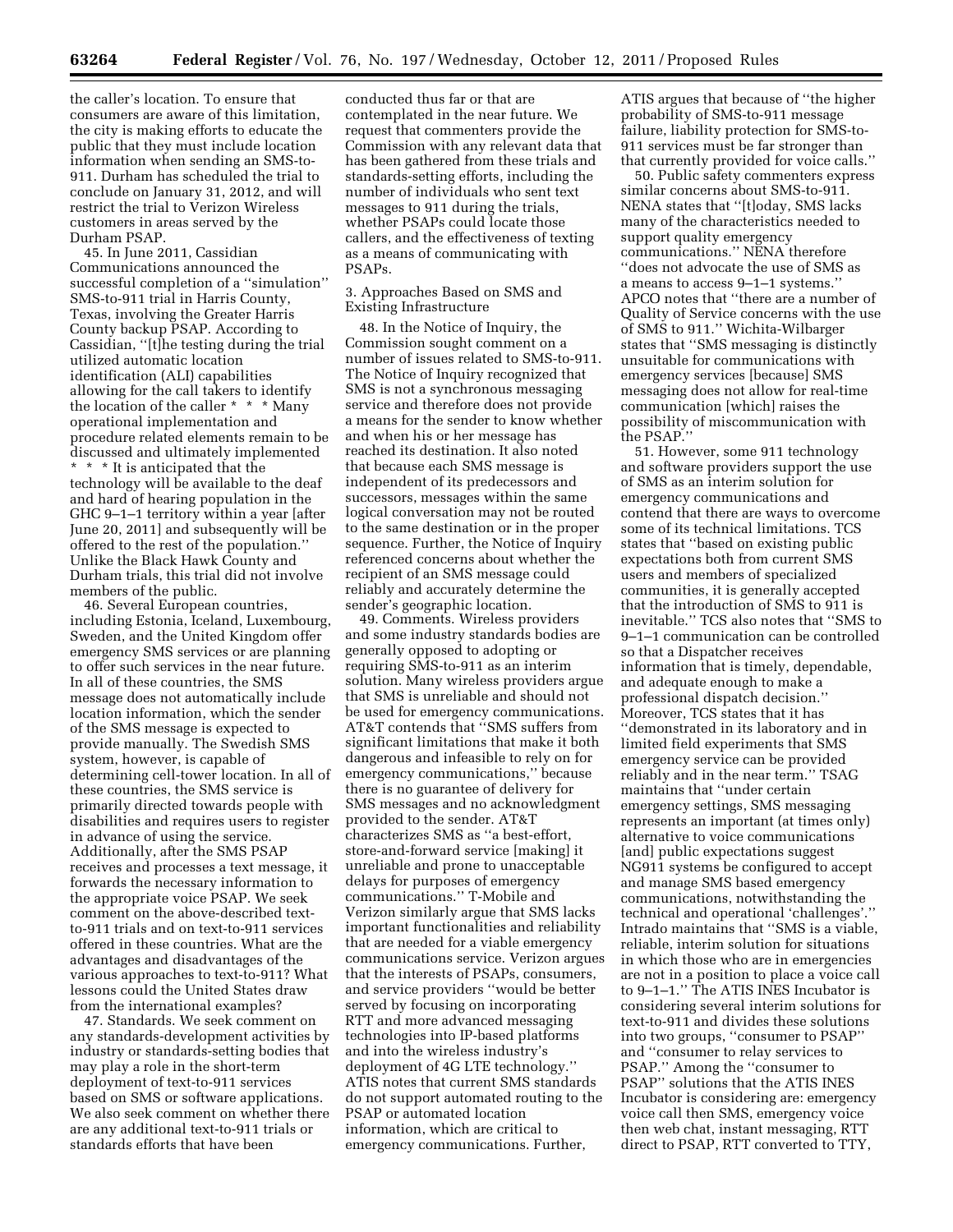TTY emulation, video ASL, and SMS direct to PSAP. Among the ''consumer to relay services to PSAP'' solutions that the ATIS INES Incubator is considering are: IP relay service, video relay service, national SMS relay, national RTT relay, and home PSAP relay.

52. L.R. Kimball (Kimball) ''supports the development of a SMS to 911 solution'' and believes that many of the limitations cited by other parties can be resolved by ''[s]electing a different point of interconnection between the SMS system and 911.'' According to Kimball, such limitations are the ''consequence of the selected point-of-interconnection (POI) between the SMS system and 911, namely, at the store-and-forward service,'' however, selecting a different POI ''may permit many of these problems to be resolved and, if implemented properly, should not seriously or significantly impact the operation of the existing SMS system.'' Specifically, Kimball argues that ''a store-and-forward function need not exist between the SMS originator and [a] PSAP, provided a suitable POI can be found ahead of the store-and-forward function.'' Further, according to Kimball, specific elements of the telephone industry standard Signaling System 7 (SS7) network can provide ''an effective and convenient POI for interconnecting SMS systems with a new 911-specific SMS service'' and many mobile telephone switches allow for the design of ''several possible mechanisms that can be used to separate SMS to 911 messages from normal SMS processing.'' Consequently, Kimball contends that ''with SMS to 911 messages separated from the SMS system, it becomes possible to implement a dedicated SMS to 911 [Signaling Control Point (SCP)] [that] can address most, or even all, of the technical objections to a SMS to 911 service and can do so without impacting the SMS store-and-forward functions that are in widespread use today.'' An SMS to 911 SCP can perform functions such as ''gateway and protocol conversion functions from SS7 to NG911, including signaling and media conversion''; ''assigning a 'session identifier,' so that successive SMS messages (from the same phone) reach the same dispatcher via the NG911 network''; ''providing acknowledgement or negative delivery text messages back to the originator of the emergency text message''; and ''querying the wireless carrier's position determining system in an attempt to locate the originator's location.'

53. Discussion. The record indicates that SMS-to-911 has a number of technical limitations that affect its

ability to support reliable emergency communications. SMS is essentially a store-and-forward messaging service that is not designed to provide immediate or reliable message delivery; does not support two-way real-time communication; does not provide the sender's location information; and does not support the delivery of other media such as photos, video, and data. All of these factors appear to make SMS inappropriate as a long-term text-to-911 solution and warrant caution in encouraging it as a short-term solution. At the same time, SMS-to-911 offers certain significant potential benefits as an interim solution. It can be deployed relatively quickly, consumers have already embraced the technology, and the vast majority of wireless providers and mobile devices support SMS. Moreover, the trials in other countries that we described above indicate that SMS can supplement voice-based 911 services. In addition, some commenters have suggested that it is possible to overcome or mitigate some of the technical limitations of SMS at a reasonable cost to providers, PSAPs, and consumers.

54. Balancing these considerations, we believe that PSAPs, providers, and vendors should have the option to implement SMS-to-911 as a short-term alternative. We seek comment on this view and on whether the benefits of leveraging SMS-to-911 on an interim basis outweigh the limitations of SMS. We also encourage SMS-to-911 trials by interested parties to develop improved information about the strengths and limitations of this approach, and we request that participants in ongoing and future trials (existing and future) submit their trial data and findings in this proceeding.

55. We also seek comment on the feasibility of overcoming or mitigating SMS technical limitations at a reasonable cost to providers, PSAPs, and consumers. Specifically, we seek comment on Kimball's proposal regarding selecting a different point of interconnection between the SMS system and 911. How technically feasible is this solution, and on what percentage of mobile switching infrastructure could it work? Kimball notes that ''there is no business or regulatory driver to implement a SMS to 911 interconnection [and] implementation and maintenance would be an additional cost to providers and there is no process in place to recoup those expenditures.'' We seek comment on the costs of implementation of this proposal, including ongoing maintenance and operation costs. We also seek comment

on any activities by standards-setting bodies that may play a role in the shortterm deployment of SMS-based text-to-911 services. Intrado argues that any text-to-911 ''solution should use the digits 9–1–1.'' We seek comment on whether a national short code for SMSto-911 should be designated by the Commission, a standards-setting body, or some other entity. If so, how should this short code be designated and implemented?

56. Further, one limitation that most commenters recognized is the inability of SMS to provide accurate location information for routing or PSAP dispatch purposes. To overcome this limitation, would it be technologically feasible for the recipient of an emergency SMS, such as the ALI database provider, to query for the location using the phone number provided, assuming that it can identify the originating provider? Have such techniques been tested experimentally? If this is feasible, could such a query work for all SMS messages or would it only be available for certain classes of messages (e.g., only for messages sent while the user is not roaming or for domestic customers)? Are there other limitations? If there are such limitations, is there data to quantify the fraction of SMS messages or users likely to be affected, extrapolating from nonemergency use of SMS? What costs would be associated with such a solution? How much time would separately checking the ALI database to determine the location of an individual texting to 911 add to response time?

4. Approaches Based on Software Applications

57. As noted above, many consumers are acquiring more advanced mobile devices (e.g., 3G and 4G handsets) that enable them to install applications on their phones, including applications to send text messages without using SMS or MMS, sometimes referred to as ''over the top.'' We seek comment on the feasibility of using general texting or 911-specific applications to support a transitional non-voice NG911 system that would allow consumers to send text and other non-voice media to PSAPs. Such a system would consist of two components: (1) One or more databases that describe where text-to-911 capabilities are available and how to reach the appropriate PSAP; and (2) one or more software applications for smartphone operating systems. Providers and third parties, including but not limited to systems vendors that currently provide services and equipment to PSAPs, could develop such applications. The application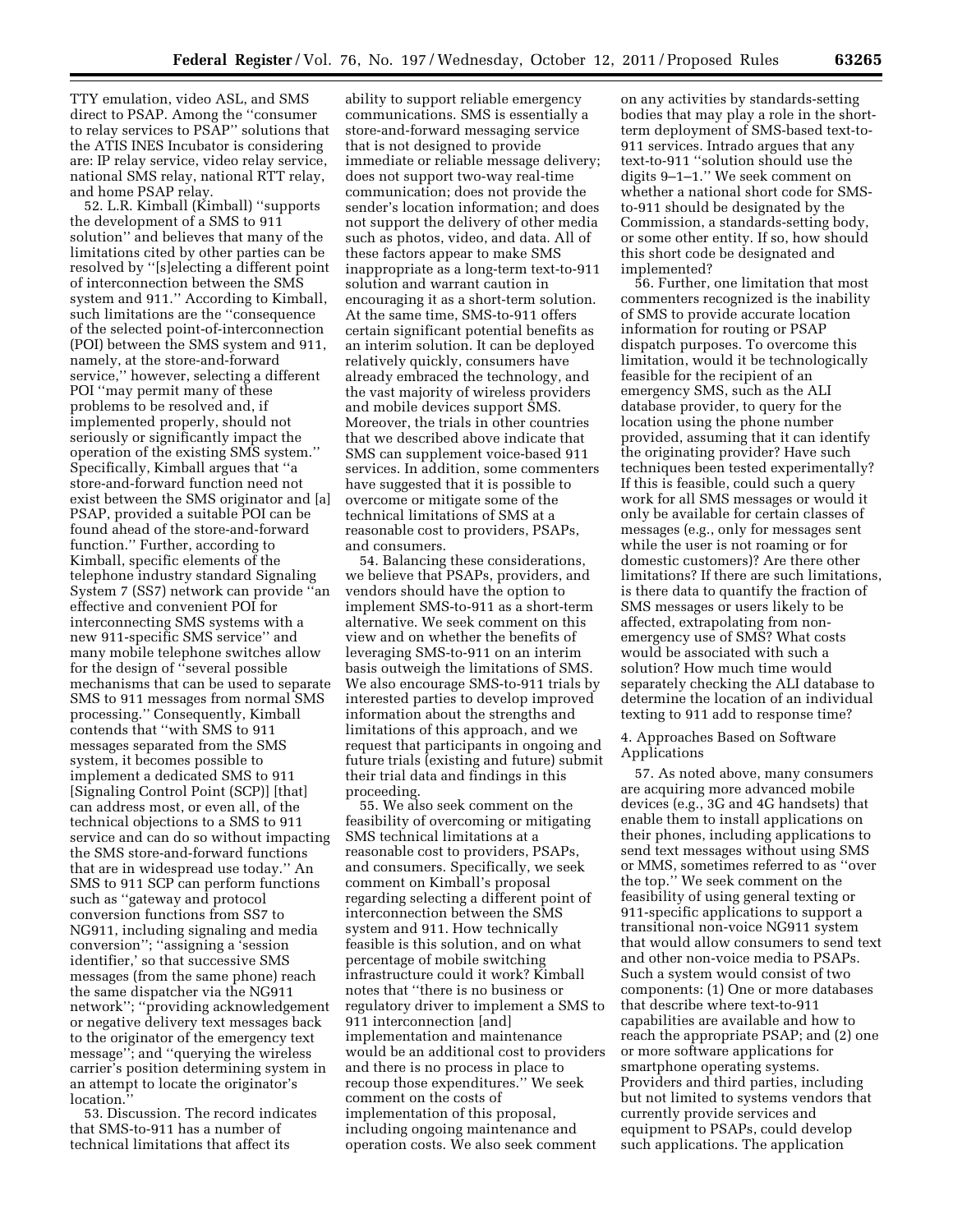would obtain location information, including cell tower identity, from smartphone operating systems and would rely on standard IP connectivity to deliver a message to the right destination based on a location database. The database would map approximate location data to a PSAP or ESInet IP address or indicate that text service is not available for that location.

58. This system architecture has several potential benefits, including the fact that it could be rolled out in a relatively short period of time and that it would not require any major provider network or mobile handset upgrades. We seek comment on the costs and timeframe for deploying such a system. How would such a system be structured to reduce the time to deployment, minimize the effort required by providers, and maximize the operational reliability of the system? We also seek comment on whether it would be possible for this system to support other media besides text, including voice, video, images, and data. Could the system be made compliant to existing and emerging standards? Would PSAPs need to have access to broadband IP connectivity or should the system allow for translation of text messages (e.g., to TTY-based messaging)? Would PSAPs need to install any additional software or hardware? If so, what specific costs would be associated with such installation? Is it possible for an application to automatically detect whether a PSAP is capable of receiving only text or also other advanced media types, such as images? How would an entity or entities be selected to build and maintain the national database(s) of where text-to-911 applications work and what costs are associated with creating and maintaining a database? Who should bear those costs? What entities would provide the smartphone application? Should there be a process whereby applications are certified in some way? If so, what entity should perform this certification?

59. Under this system, only users of smartphones would be able to install the applications that would enable them to send text messages to 911. How, if at all, should the Commission address this issue? Could the system outlined above be adapted to handle SMS messages after translation to a SIP-based message format? Are there prototypes or alternatives of application-based NG911 systems that the Commission should consider as models? Are there any activities by standards-setting bodies that may play a role in the short-term deployment of text-to-911 services based on software applications?

# *B. 911 Prioritization in Major Emergencies*

60. A critical feature of public safety is the ability of persons in need of assistance to have reliable access to emergency services, especially during times of major disasters such as largescale natural and man-made disasters. The August 23, 2011 East Coast earthquake and Hurricane Irene demonstrated that concentrated demands on the capacity of commercial communications networks during and immediately after emergencies can hinder the ability of consumers to make voice calls. This, in turn, could jeopardize consumers' ability to contact 911, potentially leaving 911 callers without the assistance they need. We seek comment on how best to address this concern in both legacy networks and the emerging broadband networks that will support NG911.

61. One way to enhance consumers' ability to contact 911 in the wake of a disaster is to prioritize 911 traffic over non-911 traffic. Accordingly, we seek comment on whether GSM and CDMA networks are able to support prioritization of 911 calls. If so, are wireless providers currently prioritizing 911 calls to their respective radio access networks (both for GSM and CDMA networks)? What are the costs of incorporating 911 prioritization technology, to the extent it exists, into these networks? What are the qualitative and quantitative benefits of doing so? Are 911 prioritization technologies for GSM or CDMA networks used outside of the United States today, and if so, where and what has been the experience with these technologies, including with respect to their reliability? If not, can anything be done to improve them to support 911 use? Are there similar concerns about network congestion inhibiting 911 calls on wireline networks? If so, do providers prioritize wireline 911 calls, or should they? What are the advantages and disadvantages of doing so? Would prioritizing 911 calls during and after a major emergency limit the ability of consumers to complete non-911 calls that serve a socially important purpose, such as calls to confirm the safety or whereabouts of family members?

62. Another way to improve consumers' ability to reach 911 in the wake of a disaster is to encourage users to limit their use of the network so that calls to 911 are more likely to go through. Could legacy service providers take preparatory or preventive measures to mitigate congestion and thereby increase the likelihood that consumers are able to contact 911 during major

disasters? Are there best practices that providers or others could encourage consumers to follow to mitigate congestion after major disasters? Would the network protocols and systems used for Wireless Priority Services (WPS) be suitable for prioritizing 911 calls, and if so, would any adjustments be needed?

63. As discussed above, after the East Coast earthquake on August 23, 2011, many consumers were unable to make voice calls, but they could send text messages. To what degree would the deployment of text-to-911 capability improve the ability of consumers to reach 911 during a major disaster by reducing network congestion? What are the relative costs and benefits of shortterm deployment of this capability through retrofitting of legacy networks versus developing text-to-911, as well as the priority mechanisms discussed above, as basic components of emerging and future broadband networks? We seek comment on these issues and ask commenters to address any other significant considerations with respect to industry standards and practices, including any evolving trends and industry initiatives addressing the avoidance or mitigation of 911 service disruptions during major disasters.

64. We also seek comment on the potential for prioritization of 911 traffic in existing and future mobile broadband networks. For example, Long Term Evolution (LTE) provides mechanisms for prioritizing traffic through capabilities such as Allocation Retention Priority (ARP), which assigns fifteen levels of priority. We seek comment on whether these capabilities and/or other LTE and IMS capabilities can support prioritization for 911 calls. We seek comment on the technical feasibility, potential benefits, and costs of doing so. Do wireless providers intend to prioritize 911 calls on LTE or IMS networks? Are they incorporating this technology into their commercial networks today? What costs are associated with incorporating such technology into LTE or IMS networks, and what are the qualitative and quantitative benefits of doing so? Would PSAPs need to make any changes to their facilities to ensure appropriate prioritization of 911 calls delivered over LTE or IMS? If so, what costs would be associated with such changes? What NG911 standards are being developed for LTE or IMS technologies and networks, if any, that would reduce the risk of network congestion? Should standards-setting bodies consider additional standards to address this matter? Should broadband networks be configured to support prioritization of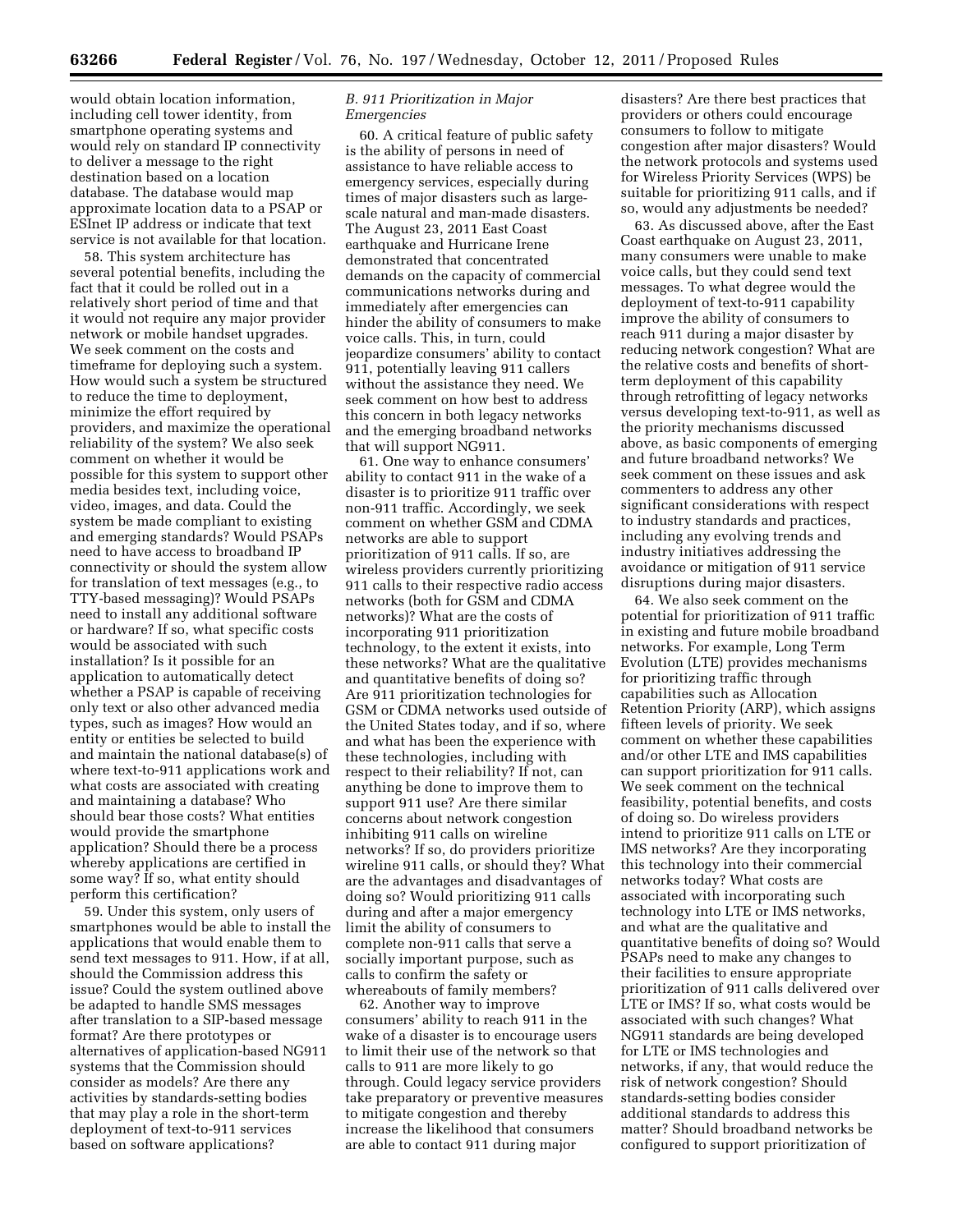911 calls? If so, how can that be done cost effectively?

65. We note that in the Open Internet Order, the Commission specifically stated that nothing in our Open Internet rules ''supersedes any obligation or authorization a provider of broadband Internet access service may have to address the needs of emergency communications or law enforcement, public safety, or national security authorities, consistent with or as permitted by applicable law, or limits the provider's ability to do so.'' We believe that to the extent the 911 prioritization alternatives considered here would apply to broadband Internet access service providers, they fall within this provision. We seek comment on this view. In addition, in the Open Internet Order, we declined to adopt a requirement that network managers provide public safety users with advance changes in network management practices that could affect emergency services, but we ''encourage[d] broadband providers to be mindful of the potential impact on emergency services when implementing network management practices, and to coordinate major changes with providers of emergency services when appropriate.'' Would the same approach be appropriate in the context of 911 prioritization?

66. Are there any other legal issues involved in prioritizing 911 traffic? For example, to the extent a 911 call is carried by a provider subject to section 202(a), would prioritization of a 911 call be considered ''discrimination,'' and if so, would it be considered a reasonable form of discrimination? What other legal issues, if any, would need to be considered and addressed?

67. Further, with respect to legacy networks and emerging broadband networks, we seek comment on how service providers and public safety officials would manage and coordinate prioritization of 911 traffic in emergency situations. What role should service providers and public safety officials play in determining the need for and scope of prioritization in mobile wireless networks? Should 911 prioritization be implemented temporarily based on the specific conditions of the emergency, or should it be implemented on a permanent basis? If prioritization were temporary, who should determine when to initiate it and when to terminate it?

### *C. Facilitating the Long-Term Deployment of NG911 Text and Multimedia Applications*

68. In deciding what role, if any, the Commission should play in the long-

term deployment of NG911 text and multimedia alternatives, we seek to maximize the benefits to consumers from any action we would take while taking into consideration the costs of compliance for providers and PSAPs. We therefore seek comment on the expected benefits of facilitating that deployment, the results of any ongoing trials and on the activities of standardssetting bodies involving texting services and multimedia applications (including data, photos, and video), and the relative merits of using various technical approaches to achieve those benefits. As in our prior evaluation of short-term alternatives, when evaluating the record with respect to long-term alternatives, we intend to place significantly more weight on the estimated impacts that are supported by hard data or are otherwise welldocumented.

1. Expected Benefits of Availability of NG911 Text and Multimedia Applications

69. Although quantifying the benefits of a long-term deployment of texting and multimedia applications for emergency communications may be difficult, we need to determine whether such deployment will significantly benefit consumers. Therefore, as in the case of short-term alternatives, we seek more information on the benefits of long-term NG911 applications, particularly with respect to improving 911 accessibility for people with disabilities, meeting consumer expectations, providing PSAPs with valuable additional information, and increasing reliability and resiliency.

70. Accessibility of 911. Long-term NG911 applications based on based on SIP and RTT also have the potential to provide substantially improved accessibility to 911 services for people with disabilities, as well as to provide an alternative means for non-disabled people to access 911 when voice access is unavailable or could pose risks to the caller, for example in a silent call scenario. This finding is supported by EAAC survey data showing that 48.1% of respondents drawn primarily from the disabilities community would prefer to use text messaging to contact 911. Further, as noted in the Notice of Inquiry, the ICO Plan found that ''[t]he biggest gap between the technologies used for daily communication and those that can access 9–1–1 services is that for the deaf and people with hearing or speech impairments.'' In addition, to the extent that long-term alternatives support not only text, but also video and multimedia applications, they could enhance accessibility for people with

disabilities who rely on media other than text to communicate.

71. We therefore seek more information on the benefits and associated costs of facilitating advanced text-to-911 and multimedia services, such as those based on SIP and RTT, to improve the accessibility of the 911 system. How do these benefits and costs compare to the benefits and costs of the short-term solutions discussed earlier? To what extent can advanced text and multimedia services assist individuals with hearing or speech disabilities or those who are deaf-blind? What benefits are created by the ability of these services to offer real-time connectivity or to enable the caller to send photos, videos, or data? To what degree will improvements in accessibility associated with text and multimedia services be limited to people with advanced mobile devices? If so limited, what are the likely consequences for people with disabilities who may not be able to afford smartphones that provide such capabilities?

72. Consumer expectations. SIP-based text-to-911 capable of supporting RTT could help ensure that the 911 system meets consumer expectations regarding the ability to make multimedia transmissions to PSAPs in a nextgeneration environment. We therefore seek comment on whether promoting or requiring delivery of text and multimedia communications accurately reflects current and evolving consumer expectations and the needs of PSAPs and first responders. We seek information regarding how many people have attempted to send multimedia applications (including data, photos, or video) to 911 during emergencies but failed. Have there been instances where the ability to send multimedia applications to 911 could have made a significant difference in the ability of first responders to assist the caller or the speed of the response? We also seek information that quantifies the impact that incorrect consumer expectations about the ability to send multimedia applications to 911 may have on the health and safety of the public.

73. Improved information for PSAPs. Long-term NG911 alternatives founded on SIP-based standards will not only support text-to-911, but also will support multimedia sessions that combine voice, text, photo, and video capability. Such multimedia applications will provide PSAPs and first responders with valuable additional information to assess the nature and severity of an emergency and determine the appropriate response. PSAPs and first responders may use such additional information to speed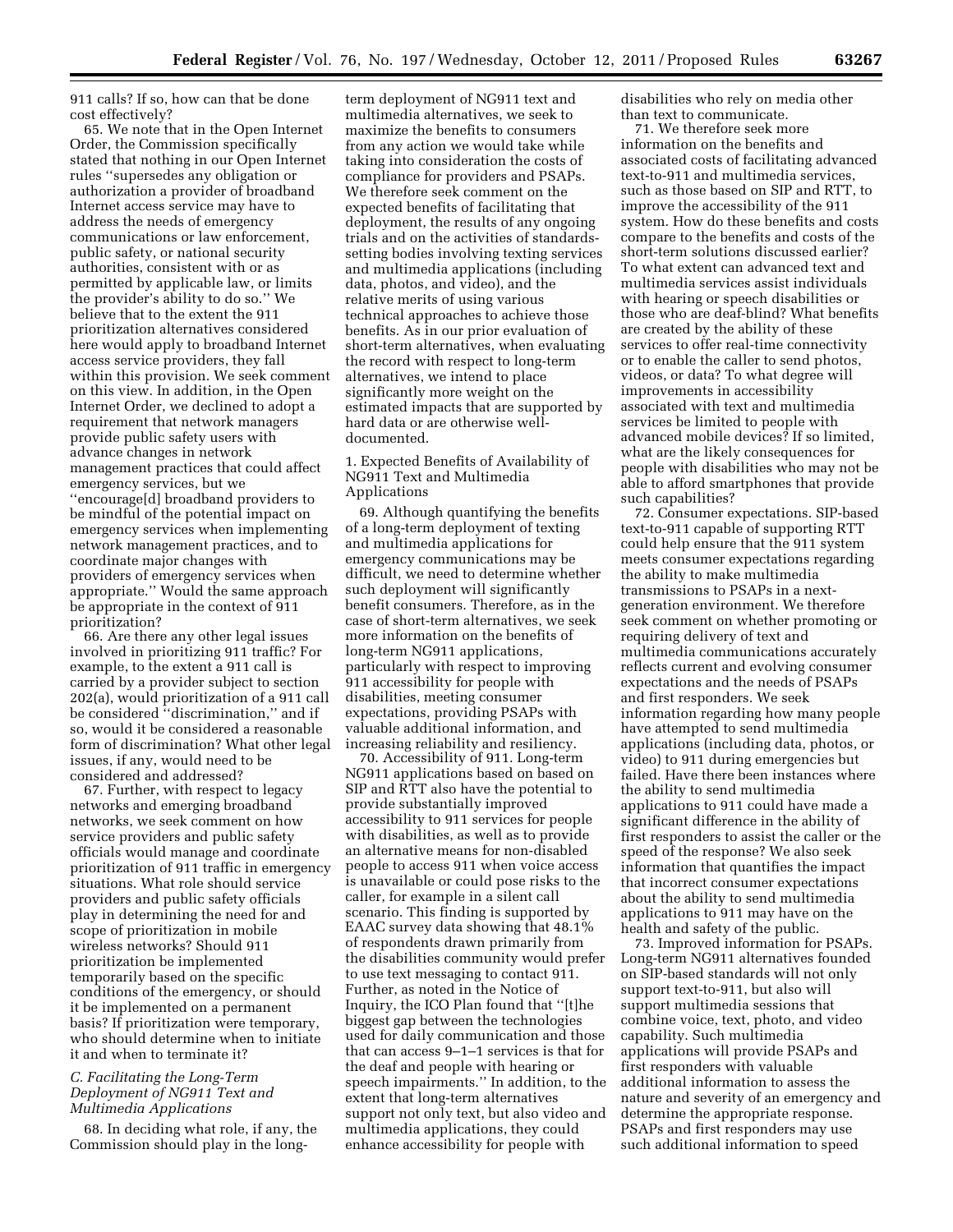their response or determine the type of response required (e.g., whether to dispatch police, fire, or EMT units). For example, as noted above, in a traffic accident, NG911 would not only enable the PSAP to receive the 911 call for help from the caller seeking assistance, but also would enable it to correlate the call with 911 calls from others at or near the scene and combine the information with video from nearby traffic cameras to assess the impact on traffic and identify the first responders that could reach the scene the fastest. In addition, if any vehicles in the accident had automatic collision notification systems, the PSAP would receive additional information regarding the severity of the crash that could help determine the likely medical needs of accident victims and the appropriate emergency medical response. In some cases, enhanced information could lead to quicker apprehension of criminal suspects or could facilitate screening of potentially fraudulent or malicious 911 calls. For example, the PSAP could ask a caller to take a picture or video of the scene of an alleged incident to verify that the caller is indeed close to the scene. In the Technical Background section, we explained that NG911 technologies also include a number of multimedia applications, which are broader than just person-to-person text and messaging services. Are there any steps the FCC should take now to encourage further development of those technologies?

74. We seek comment on the benefits of providing additional information to PSAPs, particularly if supported by data, for example on the incidence of fraudulent calls, or descriptions of emergency incidents where multimedia information could have been helpful. We also seek comment on the benefits of supporting video communications for people with disabilities who have come to rely on this mode of communication on a daily basis, such as persons who use American Sign Language. Finally, we seek comment on whether PSAPs are equipped to handle an increased volume of data from multimedia applications. How will PSAPs process and sort through such information? What additional resources, if any, will they need to be able to do so?

75. Improved reliability and resiliency. IP-based messaging services could contribute to improved reliability and resiliency of emergency response networks because they generally consume less bandwidth than voice calls and may use different spectrum resources or traffic channels. This may enable people in disaster areas to send text messages to 911 even if they cannot

place a voice call. Similarly, as 911 network technology migrates from circuit-switched to packet-switched networks with improved technology, PSAPs will have more tools to filter text messages by incident, so that they can spend less time with multiple callers reporting the same incident. For example, IP-based text and multimedia could be combined with other technologies such as device-to-device communication (e.g., automatic crash detection) to process information more efficiently. We seek comment on the impact of IP-based messaging solutions on PSAP operations and emergency response during large-scale disasters. How do the benefits and costs compare to the benefits and costs of short-term text-to-911 solutions discussed earlier?

2. Standards Development for NG911 Applications

76. Standards. We also seek comment on ongoing activities of standardssetting bodies regarding deployment of IP-based text and multimedia emergency services for next generation networks. In the Notice of Inquiry, the Commission noted that ''[w]hile the basic components of identification, location lookup, and call routing are present in all NG911 proposals, there have been at least three different proposed approaches for how to implement these elements in specific networks.'' The three proposals noted by the Commission were the ATIS 'Considerations for an Emergency Services Next Generation Network (ES– NGN)'; the NENA architecture based on Internet Engineering Task Force (IETF) protocols; 'NENA Functional and Interface Standards for Next Generation 9–1–1 Version 1.0 (i3)'; and the 3rd Generation Partnership Project architecture; 'IP Multimedia Subsystem (IMS) Emergency Sessions.

77. NENA has noted that NENA and 3GPP requirements must be aligned to make NG911 available. We seek comment on whether such alignment is necessary and, if so, how much time is needed to effectuate an alignment. What benefits would such alignment provide? The 3GPP architecture is compatible with NENA's i2 architecture. While NENA's i2 permits VoIP providers to send 911 voice calls and location information to PSAPs, 3GPP extends the i2 solution to include text and video. We seek comment on whether aligning 3GPP with NENA's i3 requirements would result in substantive changes to NENA specifications, 3GPP specifications, or both. What costs, if any, are associated with aligning NENA and 3GPP requirements? We also seek comment on whether it would be

necessary to align these requirements and specifications with ATIS' proposals. Can protocol gateways be used to connect i3 systems to, for example, 3GPP IMS systems? What functionality would these gateways need to support? Do these gateways pose potential scaling or reliability problems? Are there any technical specifications or requirements needed to further the development of the more advanced devices and functionalities that are broader than just person-to-person text and messaging services?

78. NENA has also indicated that more recent versions of its NG911 technical specifications and its NG911 transition plan will be needed for the 3GPP/NENA alignment. As noted above, 3GPP has published a report on the use of NOVES that provides a general description of perceived needs. In addition, ATIS has created its INES Incubator. We seek comment on when these interim and final specifications for handling NOVES are likely to be published. Will there be alignment issues involving NOVES and INES? Are there additional specifications or requirements needed to implement long-term NG911 solutions for text and multimedia? Have any additional efforts to develop NG911 standards been conducted to implement these specifications, requirements, or solutions? We request that commenters provide the Commission with any relevant data that has been gathered from these efforts to develop NG911 standards.

3. Approaches Based On IP-Based Messaging or Real-Time Text

79. As noted above, there are at least three IP-based messaging mechanisms, including SIP-based pager-mode, MSRP, and XMPP. We also provided a description of RTT, which permits characters to be sent when typed. Further, we described ATIS' INES Incubator program and other next generation text-to-911 standards-setting initiatives.

80. Comments. Wireless providers generally argue that SMS-to-911 should not be part of the NG911 framework. Instead, providers maintain that industry should be given additional time to develop standards for IP-based emergency services, such as NOVES. According to T-Mobile ''[r]ather than expend resources trying to make SMS work for 911, stakeholders should instead focus on next-generation communications services that will provide better 911 access to all consumers.'' CTIA argues that ''[a] new messaging suite will provide functionality similar to and exceeding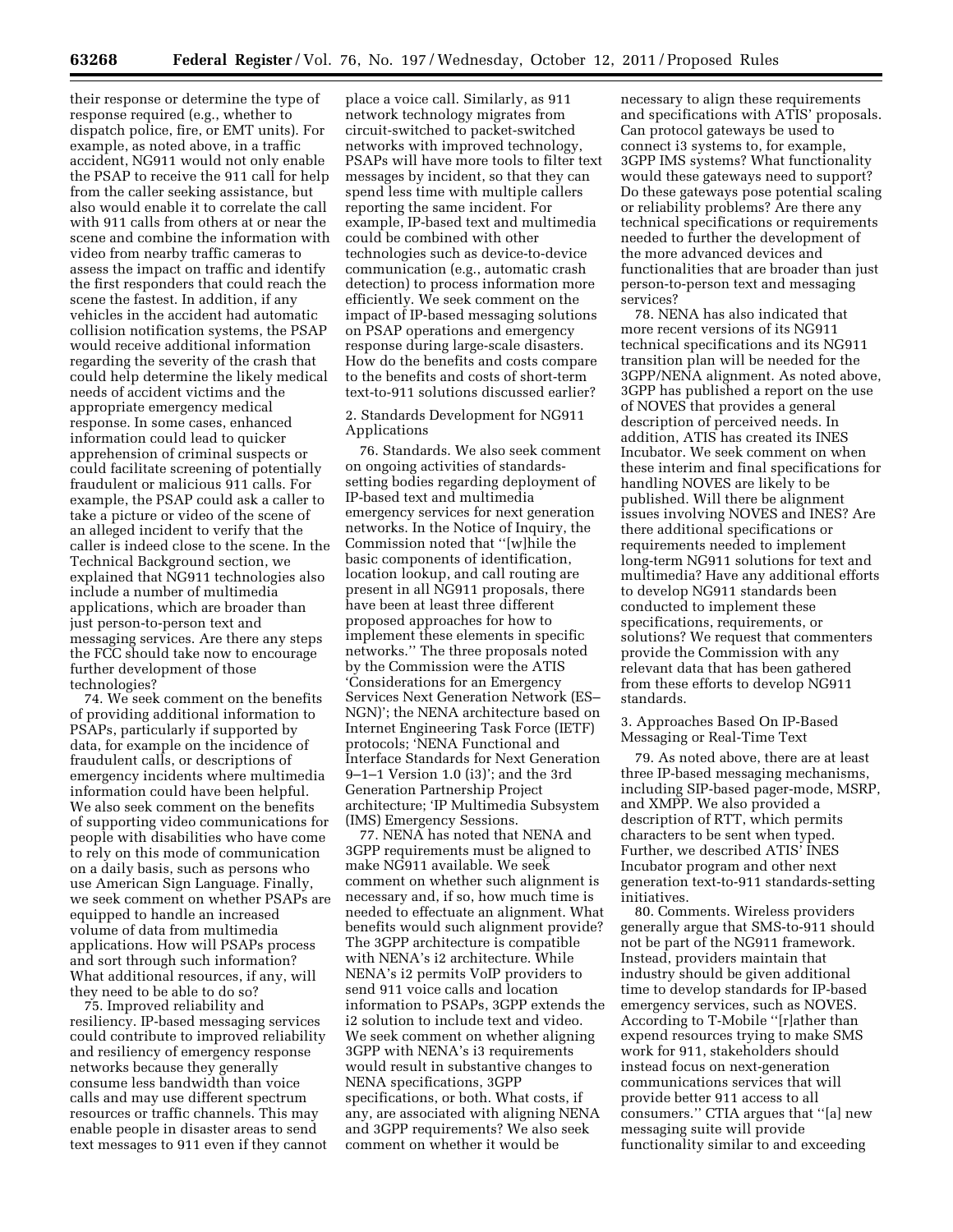current messaging services and is expected to be incorporated into a future release of the LTE standard.'' According to CTIA, NOVES is anticipated to be finalized by September 2012 as part of 3GPP Release 11. CTIA argues that ''industry and the Commission need to weigh the benefits of proposed interim solutions against the risk of delay to such long term solutions for which development efforts are entering the advanced stages.'' AT&T recommends that the Commission ''encourage work by industry groups such as NENA, ATIS, and 3GPP to develop standards for NOVES for next generation networks that include non-SMS text based messaging options.'' Verizon states that ''significant activities are under way to develop a uniform approach for the delivery of  $* * * N\overline{O}VES * * *$ including the use of messaging for emergency services. RTT, which will be feasible for NG911 networks and consumer equipment, is still undergoing assessment but has been standardized by 3GPP as the optimal replacement for legacy TTY/TDD devices in 4G wireless communications networks [and] the Commission should support and monitor these efforts, and not be distracted by less effective interim measures.''

81. CSRIC 4B notes that ''a long term solution may be provided by \* \* \* NOVES \* \* \* a new service for which requirements are being developed in the NENA Next Generation Messaging Group and in the 3GPP SA1 group.'' According to CSRIC 4B, ''The NENA Next Generation Messaging Working Group is currently developing use cases and requirements for NOVES, and those requirements are expected to be aligned with those in the ATIS Wireless Technology and Systems Committee (WTSC) and 3GPP SA1, which will be, at some future point, standardizing NOVES. Further, according to CSRIC, ''When 3GPP SA1 completes the requirements for NOVES, other 3GPP groups will determine whether network architecture changes are needed and whether any new protocols (or changes to existing protocols) are needed to support NOVES.'' CSRIC 4B estimates that work on NOVES industry standards may be completed by March 2012.

82. Public safety commenters also have concerns about SMS-to-911 and generally support RTT as a text-to-911 solution. APCO notes that ''there are a number of Quality of Service concerns with the use of SMS to 911'' and that ''RTT has the potential benefit of allowing hearing-impaired or speechimpaired individuals to communicate directly, in real time, with an NG911

capable PSAP, rather than having to be routed through an intermediary service.'' NENA states that ''[d]ue to its more conversational flow, Real-Time Text \* \* \* is a preferred method of communication for many text users, and particularly for individuals with disabilities.'' NENA also notes that ''standards-compliant RTT should be supported in all NG9–1–1 deployments.''

83. Discussion. We seek comment on the timeframe in which standards are likely to be completed for RTT or other IP-based messaging solutions, and how much additional time will be required for providers to implement these solutions in their networks. What are the advantages and disadvantages of RTT and other IP-based messaging solutions, and which solutions show the most potential for allowing individuals to communicate with 911? Should the Commission play a more active role in monitoring or facilitating the standardssetting process, or should it not act until next generation non-voice emergency messaging standards are closer to being finalized? Should the Commission coordinate a voluntary industry-wide timetable or establish a mandatory timetable for standardization, implementation, and roll-out to facilitate planning by manufacturers, software vendors, and PSAPs?

# 4. Approaches Based on Software Applications

84. In our discussion of short-term alternatives, we sought comment on developing ''over the top'' software applications that would enable consumers to send text messages and other non-voice media to PSAPs using IP networks. We specifically sought comment on the feasibility of developing a non-voice NG911 system in the short term that would consist of two components: (1) A database or databases that would identify where text-to-911 capabilities are available and how to reach the appropriate PSAP and/ or text answering center; and (2) one or more software applications for smartphone operating systems. We noted that this system could be rolled out quickly and would not require any major provider network or mobile handset upgrades.

85. We seek comment on whether ''over the top'' software applications such as the one described above have long-term as well as short-term potential to support delivery of text and other media to 911. Are there additional software-based applications that we should consider as long-term options even if they are not viable in the short term? We seek comment on the costs

and timeframes for deploying such applications. Could we use softwarebased applications to reduce the time to deployment, minimize the effort required by and costs for providers, and maximize the operational reliability of NG911?

86. We also seek comment on the potential for long-term software applications to support voice, text, video, and images, both separately and in combination. Could such applications be made compliant to existing and emerging standards? What level of broadband IP connectivity would PSAPs need to support multimedia applications, particularly bandwidth-intensive applications such as video? Would PSAPs need to install any additional software or hardware? If so, how much would such additional software or hardware cost? Would applications be capable of automatically detecting the capability of individual PSAPs to receive particular media? To what degree would PSAPs using software-based applications require access to regional or national databases? Who would build and maintain such databases? How much would such databases cost and who would bear that cost? What entities would provide the smartphone applications? Should such applications be certified, and if so, who should perform the certification?

# *D. The Commission's Role in Expediting Deployment of Text-to-911 and Other NG911 Applications*

87. In this section, we seek comment on the role the Commission should play to expedite the development and widespread deployment of the shortterm text-to-911 and long-term text and multimedia solutions discussed above.

### 1. Incentive-Based vs. Regulatory Approaches

88. In response to the Notice of Inquiry, wireless providers generally argue that the Commission should not adopt any text-related requirements at this time. Instead, providers maintain that the Commission should wait until standards, such as IMS and NOVES, are more fully adopted. For example, AT&T states ''the Commission should not specify which technologies should be used in the NG911 environment, but should allow standards to define these technologies.'' Sprint Nextel highlights that it ''supports efforts to deploy an NG911 service that will include both voice and text capabilities'' but that ''there are many technical considerations that must be resolved \* \* \* through standards-setting organizations before NG911 implementation can move forward.'' On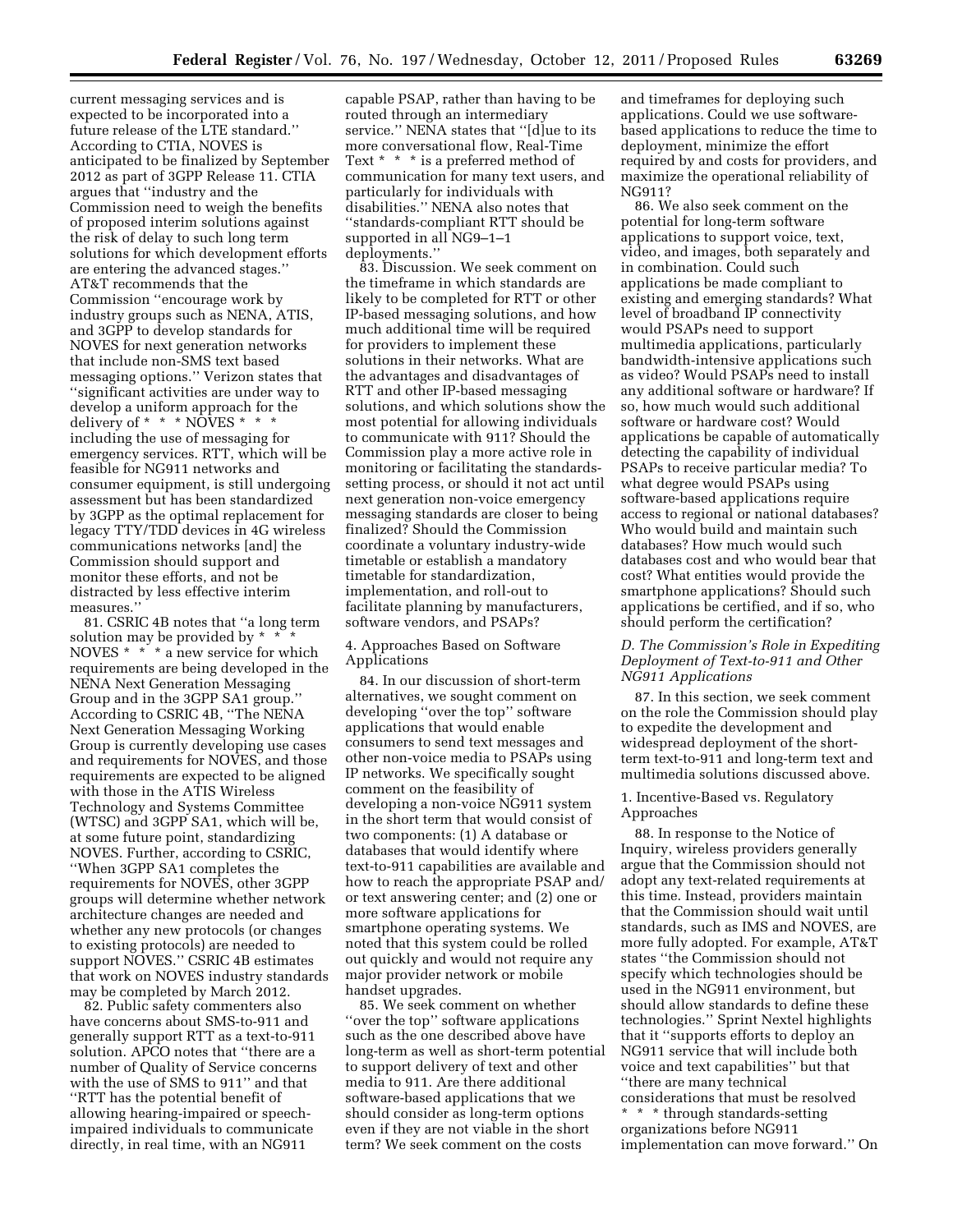the other hand, NENA argues that ''waiting until all or most PSAPs have NG9–1–1 capabilities and all access network providers support NG9–1–1 standards and then simultaneously enabling text support is an untenable model. Consumers expect to access 9–1–1 by text now, not many years from now. \* \* \*. It would be best, in our opinion, for text to be enabled soon, nationwide, over a short deployment period. We believe that can be accomplished.''

89. We seek comment on whether there are any incentive-based approaches that the Commission could or should adopt to encourage the rapid development of text-to-911 solutions. Should the Commission develop best practices for deploying text-to-911 and other multimedia applications, for example through CSRIC? Alternatively, should the Commission adopt deadlines, timetables, or uniform network interface standard requirements? Do providers have an incentive to rapidly develop NG911 solutions if the Commission does not impose such measures? If so, what are those incentives? Are there any actions that the Commission could take to act as a catalyst or facilitator for early operational prototypes? Should the Commission defer additional regulatory action until standards are more universally adopted? If so, what specific set of standards would have to be completed to trigger such action? What degree of flexibility should the Commission afford to providers in their efforts to deploy NG911 solutions? Which mobile devices and networks should be subject to requirements? For example, should requirements apply only to devices capable of accessing the Internet or sold after a specific date established by the Commission?

2. PSAP-Based Triggers for Providers To Provide NG911 Solutions for Non-Voice Emergency Messaging to 911

90. In the NG911 environment, PSAPs will need certain equipment and operational procedures in place to receive text and other media types from wireless providers. In response to the Notice of Inquiry, many commenters argued that the Commission should not require wireless providers to make investments in their networks to provide NG911 solutions until PSAPs are able to receive text and other media. We seek comment on the degree to which PSAP readiness should be factored into Commission action relating to NG911 implementation. What are the advantages and disadvantages of waiting until PSAPs can receive text and other media?

91. The Commission's existing E911 rules require CMRS providers to make Phase I and Phase II service available ''only if the administrator of the designated Public Safety Answering Point has requested the services required \* \* \* and is capable of receiving and utilizing the data elements associated with the service.'' We seek comment on whether a similar process would be appropriate in the NG911 context, such that PSAPs would have to request delivery of text or other media to 911 and demonstrate the capability to receive such traffic. If so, what specific showing should a PSAP be required to make to establish its ability to receive text and other media types? For example, NENA states that ''[a] transition to NG9–1–1 starts when an ESInet is deployed and one PSAP is ready to utilize NG9–1–1.'' Should ESINet deployment be a required element of the PSAP showing? Should the PSAP demonstrate that it supports IP-based message routing (e.g., by advertising its geographic coverage region via a national, state-wide or regional LoST server?

#### a. State or Regional Approaches

92. With over 6,800 PSAPs in the United States, spanning a wide range of sizes and resources, individual PSAPs are likely to have highly varying timetables for developing the technical and operational capability to handle text as well as other media. Therefore, while there is significant benefit to having providers provide text-to-911 to individual PSAPs that are capable of receiving it, implementing this approach at the individual PSAP level could impose inefficiencies and burdensome costs on providers. Our experience with deployment of E911 on a PSAP-by-PSAP basis is instructive in this regard, as it resulted in providers frequently implementing E911 capability in areas where PSAPs were not yet E911-capable. For this reason, we seek comment on whether we should assess PSAP NG911 readiness at the state or regional level rather than the individual PSAP level. What are the advantages and disadvantages of such an approach?

93. We envision that state and regional entities will play a significant role in the deployment of NG911. The ICO Plan states that a successful transition will depend on a high level of coordination, cooperation, and planning among the state, regional, and local 911 authorities. NENA notes that ''state and local public safety agencies and 9–1–1 authorities must begin to take a hard look at the cost savings that could be realized through regionalization of nonPSAP NG911 components such as ESInets.'' NENA also highlights that ''each state will need to coordinate the deployment of ESInets statewide'' and ''explicitly include appropriate tools and mechanisms to ensure that future upgrades can be deployed state-wide in a small number of years.'' NENA envisions that state transition plans would ''provide for seamless interoperability between legacy networks and NG9–1–1 networks.''

94. Sprint Nextel contends that ''[c]oordinated implementation \* \* \* will be even more essential to NG911 deployment, since the NG911 system will be based on a system of [ESInets] deployed at the local state level.'' T-Mobile argues that ''the Commission should ensure that there is at least a substantial level of regional coordination with respect to the conversion to, and implementation of, NG911 systems.'' Absent such coordination, T-Mobile contends, interoperability benefits will be lost, and NG911 implementation costs for providers may be substantially higher if providers have to simultaneously support legacy 911 systems and upgraded NG911 systems in the same region.

95. We seek comment on steps the Commission could take to facilitate such a coordinated approach. Specifically, we seek comment on whether the Commission should require PSAPs to demonstrate a specified level of technical NG911 capability at the statewide or regional level as a precondition to providers being subject to any Commission requirement to deliver text or other media to PSAPs in the state or region. What are the advantages and disadvantages of such an approach? For example, should the Commission refrain from requiring wireless providers to support delivery of text or other media to 911 in a given state or region until the state or region meets certain conditions, such as the deployment of an ESInet? If we adopted a state or regional approach and the deployment of an ESInet served as the trigger, what would happen if not all PSAPs in the state or region were upgraded to link to the ESInet? Should the state or region be required to meet other technical conditions?

96. We also seek comment on any legal or regulatory barriers that may exist at the state or local level that could hinder the deployment of NG911. A number of commenters contend that outdated state regulations have hampered the deployment of NG911 networks. For example, NENA asserts that ''[m]any existing laws, regulations and tariffs make specific reference to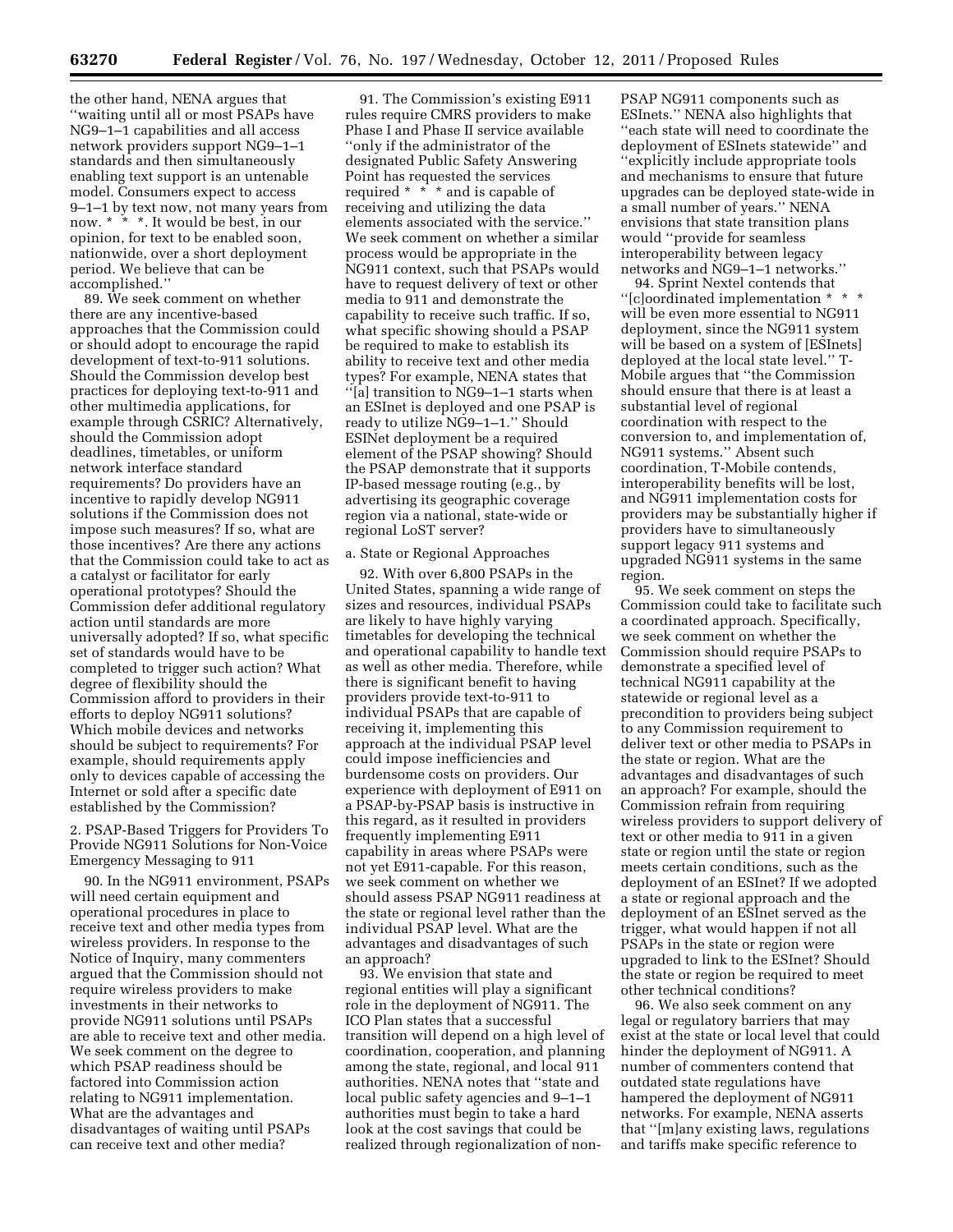older technologies or system capabilities which may inadvertently inhibit the migration to NG9–1–1.'' According to NENA, examples include:

• Provisions that require specific technology components for E911 service delivery that are not necessarily the same for NG911.

• Regulations that ''assume the existence of legacy components,'' such as the selective router, which may impede the transition to ''NG9–1–1 deployments.'' For example, NENA refers to current Commission rules requiring ''the delivery of wireless and voice over IP (VoIP) 9–1–1 'calls' over the 'wireline E9–1–1 network.'''

• State regulations, laws, or tariffs that currently do not allow 911 authorities or new 911 SSPs to receive relevant routing, location, and other related 911 information in the possession of the incumbent SSPs at reasonable rates and terms.

• Existing 911 service arrangements and tariffs that inhibit new entrants from making similar competitive services available on a component-bycomponent basis, where technically and operationally feasible.

• In some states, liability protection for 911 service providers may be provided only through the tariff of a Local Exchange Carrier (LEC) rather than via statute. In such cases, if a LEC withdraws its tariff or NG911 services fall outside the scope of the tariff, providers of NG911 services, and possibly PSAPs as well, will not receive liability protection.

97. States are also concerned about outdated regulations that may hinder the deployment of NG911 networks. The Public Safety Communications Office (PSCO) of the California Technology Agency notes that it is ''currently exploring state and local barriers and will seek to remove them'' and ''recommend[s] that the FCC do the same at the federal level.'' The Texas 9–1–1 Agencies request that the Commission address interconnection disputes and the registration and certification of NG911 SSPs. The Ohio PUC supports ''a dual state-federal regulatory framework for NG911 in which the FCC establishes broad, national objectives, standards and benchmarks, but leaves coordinating the implementation and transition to the states.''

98. Providers and 911 SSPs are similarly concerned about regulatory obstacles that may hinder NG911 development. Dash asserts that ''requirements for CLECs to purchase 9–1–1 or CAMA trunks any time the CLEC seeks to deploy interconnection facilities \* \* \*. imposes burdens on the PSAPs because [PSAPs] have to conduct interoperability testing on each trunk and otherwise be prepared to receive 9–1–1 calls from those trunks regardless of whether the CLEC is actually using them.'' In Dash's view, ''this discriminatory behavior'' results in CLECs being ''bound to the ILEC's outdated model.'' Dash argues that ''CLECs, VoIP providers and other competitive service providers should be permitted to use  $*$   $*$   $*$  new 9-1-1 solutions and not be required to purchase services that they would not absent regulatory or monopoly mandates.'' AT&T contends that ''[s]tate laws and regulations governing the types of devices and 'calls' allowed to access the NG911 network will also require modifications'' in the following areas: (1) Determining ''the eligible use of NG911 funds''; (2) ensuring that requirements do not mandate ''technology components for E911 service delivery that are incompatible with NG911 service''; and (3) ensuring that laws and regulations are ''functional, standards-based, and performance-based without reference to any specific proprietary technology, manufacturer, or service provider.'' Further, L.R. Kimball maintains that ''[r]evisions to or the elimination of older laws and tariffs would be necessary in order to require interconnections.'' Moreover, L.R. Kimball argues for ''overhaul'' of ''the 911 regulatory environments at both the federal and state level \* \* \* to promote competition.'' L.R. Kimball also observes that ''[t]here are currently no regulations in place to drive carriers to implement a SMS to 911 interconnection.''

99. In light of these concerns, we seek comment on whether as a precondition to Commission action, states should be required to demonstrate that they have adopted appropriate or removed outmoded legal or regulatory measures to facilitate NG911 deployment, such as deregulation of legacy 911 interconnection arrangements and enactment of liability protection for NG911 providers and service providers. Would this approach incentivize states to eliminate outdated laws and regulations? Are there other steps that we should take to encourage the elimination or mitigation of state and local regulatory barriers to NG911?

100. We also seek comment on what statutory or regulatory changes, if any, would be necessary for the Commission, other federal agencies, states, tribes, or localities to facilitate and oversee the deployment of NG911 networks. Are there specific FCC regulations that the Commission should eliminate or modify to facilitate the deployment of NG911 networks? What specific actions can the Commission take that would incentivize states and localities to eliminate outdated regulations that hinder the deployment of NG911 networks?

#### b. Advanced Regional 911 Centers

101. AT&T contends that consumer confusion occurred during previous deployment of basic 911 and E911 service and is equally likely with respect to the deployment of NG911. AT&T describes the launch of basic 911 service as having been ''accompanied with significant consumer confusion regarding whether or not there was access to a particular service in a particular area.'' AT&T also contends that widespread publicity concerning the Black Hawk County, Iowa, text-to-911 trial caused confusion elsewhere in the country regarding the availability of text-to-911. AT&T warns that if ''the Commission fails to establish clear direction for a standardized design for non-voice emergency communications, the result will be a patchwork implementation of non-voice emergency capabilities and additional consumer confusion.''

102. NENA has noted the need for additional technical requirements to address this issue, stating that ''while all [NG911] PSAPs must handle all media, a legacy PSAP behind [an ESInet-tolegacy PSAP gateway] would only handle voice media and TTY. There is no mechanism by which a caller could discover what media the PSAP supports. This will be covered in a future edition of [the NENA i3 Solution].'' We invite comment on the amount of time that will be required for the issuance of such requirements, as well as their adequacy for avoiding caller confusion.

103. AT&T states that use of the aforementioned ''gateways to interwork [ESInets] with legacy PSAPs will only further complicate implementation of NG911.'' Instead, AT&T proposes building ''regional entities to handle non-voice emergency services media types when the local PSAP cannot.'' The regional centers would ''support NG911 capabilities so that every PSAP need not be updated before certain advanced services can be supported.'' According to AT&T, ''[n]ot only will this [approach] ensure interoperability, but it will also limit the capital outlay required to deliver NG911 services, thereby accelerating deployment.'' We seek comment on AT&T's proposal. In particular, we seek comment on the costs and practicability of AT&T's proposed regional PSAP approach relative to the upgrading of individual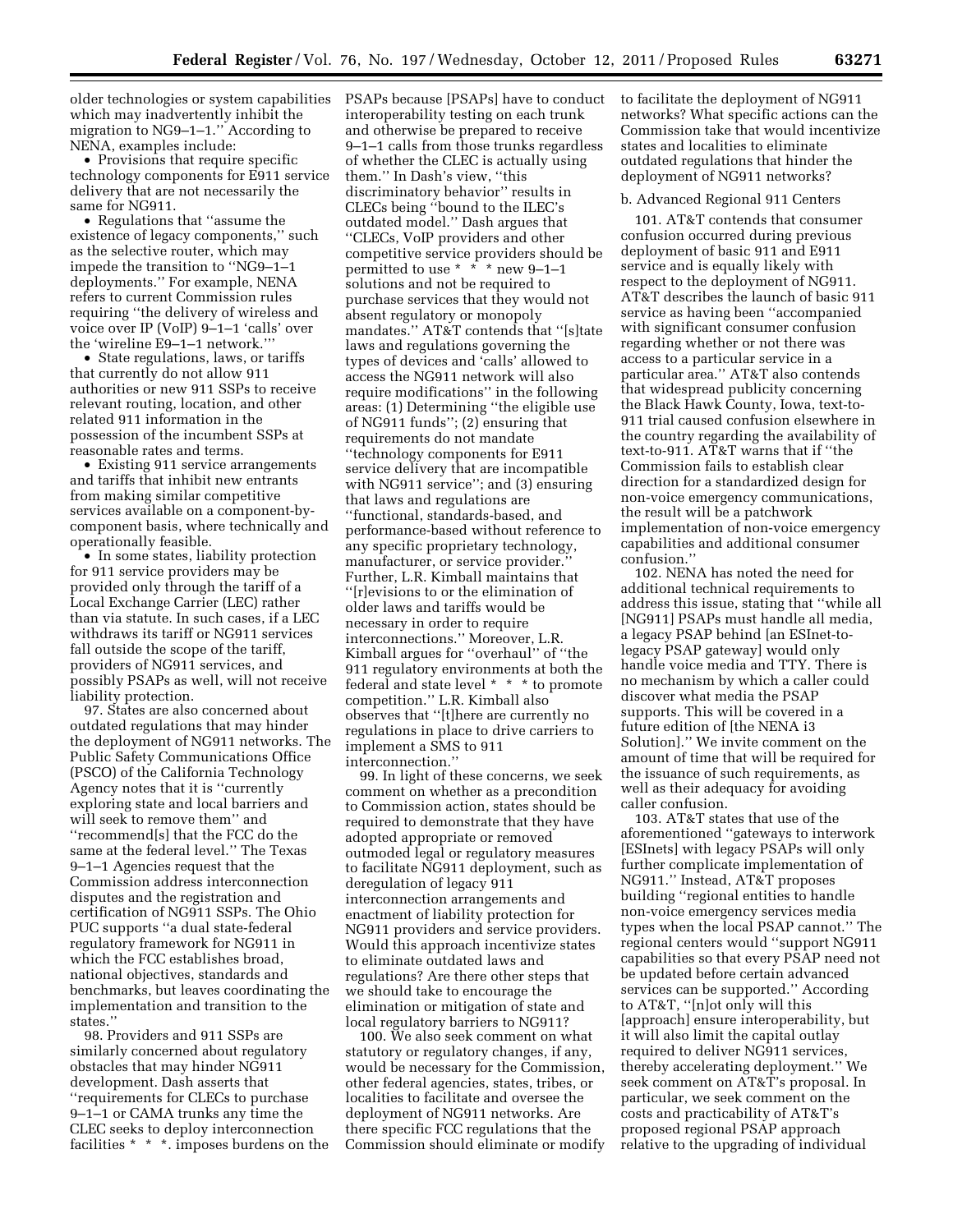PSAPs. Would the AT&T approach reduce the amount of capital outlay required as compared to upgrading individual PSAPs? Would it enable more rapid deployment of NG911? How long would it take to implement AT&T's approach? Are there benefits to colocating a regional center with a PSAP that is already being upgraded to NG911? Are there benefits to co-locating a regional center with another location that already supports some NG911capabilities, such as a TRS or VRS center? We also seek comment on the specific protocol interfaces and functionality that should be in place at the advanced 911 centers before providers are required to provide text and other media types to these call centers. AT&T also states that the Commission should limit ''advanced functionality in NG911 systems until a baseline network'' of the regional centers exists. Should the Commission go so far as to limit advanced functionality in such circumstances or in any other circumstances?

# *E. Consumer Education and Disclosure Mechanisms*

104. The Notice of Inquiry sought comment on how to educate and prepare consumers for disparate PSAP capabilities in an NG911 environment. Commenters generally agreed that NG911 applications such as text-to-911 will not be deployed uniformly and that a nationwide education effort will therefore be needed during the transition. Motorola warns that while ''the transition to NG911 is underway, misinformation and confusion about the deployment details are likely to spread'' and maintains that an ongoing ''comprehensive and multifaceted public education effort'' that is ''keyed to the actual deployment of new services'' will be key to helping civilians understand the capabilities and limitations of the NG911 system.'' NENA urges that ''left unchecked, this confusion could lead consumers to waste time texting 9–1–1 or leave unused other means of communications at their disposal, wasting precious seconds in an emergency.''

#### 1. Expected Benefits

105. Even using the most optimistic assumptions about the deployment of NG911, consumers are unlikely to have access to text or other NG911 applications everywhere in the United States at the same time. Access to these applications will vary depending on the consumer's location, and even in areas where NG911 is deployed, specific applications may vary locally or regionally depending on the PSAP's

policies for accepting text or multimedia messages. In addition, technical factors such as variations in the capabilities of different caller handsets may lead to non-uniform access. At the same time, as NG911 deployment occurs in certain communities or regions, consumers elsewhere are likely to learn through the media, social networking, and other sources that text, photos, and video to 911 are available in some places, which may lead consumers to be uncertain or confused about availability of these capabilities in the consumer's own community.

106. Given the significant risk of consumer uncertainty and confusion, there are clear benefits to be gained from providing the public with accurate and up-to-date information about the availability or non-availability of NG911 applications in their home communities and in other locations where they may travel. For example, if the public is not adequately informed about the availability or non-availability of text-to-911 in specific areas, consumers could put themselves at risk by attempting to send text messages to the local PSAP and being unaware that the text has not been received. In deciding how the Commission can most effectively minimize consumer confusion throughout the transition to NG911, we seek to maximize the benefits to consumers from any action we would take while taking into consideration the burden of compliance to providers. We therefore seek comment on the expected benefits and costs of implementing various approaches to consumer education and implementing disclosure mechanisms. We also ask whether there are any contractual issues that might deter consumers from texting or sending photos or video to 911. How many subscribers would face additional charges for sending texts, photos, or video to PSAPs from their mobile devices? Could such additional charges in some cases deter them from doing so? If so, should providers, the Commission, or others develop practices to address this situation?

# 2. Approaches for Education and Disclosure

107. Commenters agree that there is a significant need for a nationwide education effort while text-to-911 is being rolled out. We seek comment on the types of educational programs that should be created to abate and prevent consumer confusion as text-to-911 services are deployed in the short term. Are there lessons that we can draw from educational efforts that were conducted during the deployment of basic 911 or E911 service? Have other countries

developed text-to-911 education programs? Can current 911 educational programs be adapted to help individuals understand text-to-911? Should educational programs differ depending upon the group that is being targeted, such as the disabilities community or non-English speakers? How should educational programs evolve as text-to-911 services become more prevalent? Would any of the educational approaches that the FCC used in the past, such as the campaign to inform purchasers of wireless microphones of the need to clear the 700 MHz band for public safety purposes, be useful here?

108. We also seek comment on the appropriate role for the Commission and for other government and private sector entities in any public education effort. Motorola notes that ''[e]ntities at the local, state, and federal levels all need to be thinking about how to disseminate accurate information to the public'' and suggests that ''beyond formal education efforts, providers of next generation communications services need to clearly communicate to their users any limitations with respect'' to 911 service access. Qualcomm suggests that federal agencies, including the FCC and DHS, in conjunction with state and local governments, take responsibility for consumer education. The State of California suggests that the Commission should take a role in education akin to its role in the digital television transition by creating a national public information campaign. More specifically, NENA suggests ''the FCC should collaborate with industry and media partners and public safety to educate consumers about the current and ongoing limitations of SMS for emergency communications.'' TSAG, however, comments that education ''begins with a nationally recognized institution, driving a baseline national program \* \* \* supportive of state and local efforts'' but leadership ''should reside in states and [be] delivered through regional and local NG911 organizations and institutions.'' Wichita-Wilbarger believes the Commission should not ''require states to specifically designate an organization to be responsible for the statewide organizing, planning or implementing of NG9–1–1.'' We seek further comment on what entities should be involved in educational programs. What role should the Commission play? What role can other federal agencies, state and local entities, and those in the public and private sectors play? Where would the Commission or other federal agencies obtain funding for consumer education efforts? What are the advantages and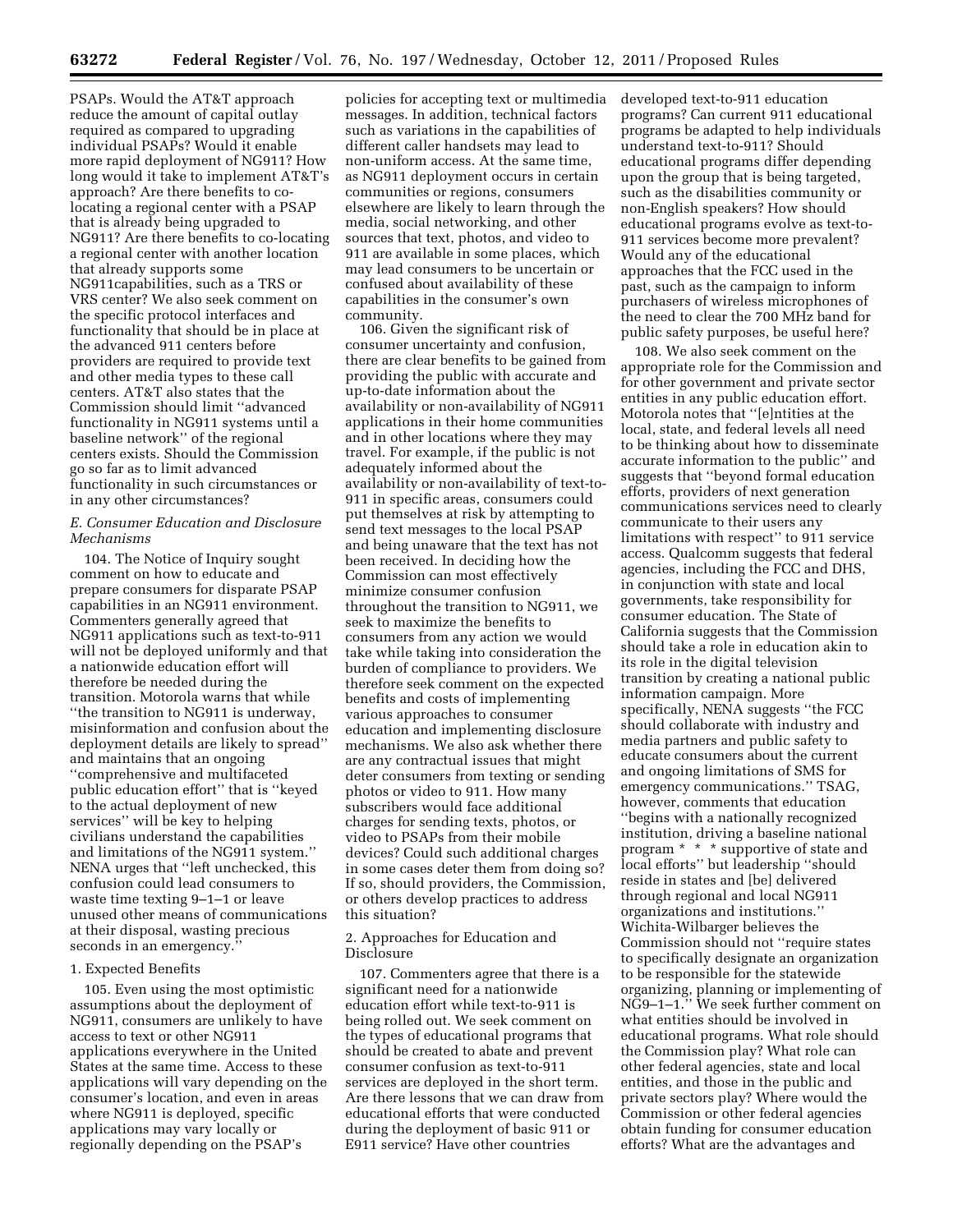disadvantages of various approaches to consumer education? How can the Commission and other federal agencies support local agencies and the media as they work to educate their communities? What are the best methods of educating consumers about the availability or non-availability of NG911 applications in their communities? Should we require providers to disclose limitations on the availability of NG911 applications? If so, should we require such notice at the physical point-of-sale, online, in bill inserts, or elsewhere? Could providers leverage existing marketing and billing practices to provide notice to consumers on a cost-effective basis?

109. Aside from educational programs, could other resources be developed to help individuals learn about where text-to-911 services are and are not available? For instance, what is the feasibility of developing a consumer-focused map or website showing such availability, possibly building on the PSAP database that the Commission maintains or on other sources? Could local availability information be built into text-to-911 applications themselves, so that the application would automatically indicate whether text-to-911 is available at the caller's current location? What would the cost be of developing such resources initially and of updating them as the availability of text-to-911 expands to new areas? Could information be provided in bills sent to consumers and instructional materials included with new mobile devices to increase awareness?

110. Finally, despite educational programs and resources, some individuals will likely attempt to send text messages to 911 in locations where text-to-911 is not supported. AT&T notes that ''there is a chance that a failed non-voice emergency call could result in no immediate feedback.'' This could put consumers at risk if they were unaware that an emergency text did not go through or were uninformed about alternative means of reaching the PSAP. To mitigate such risk, we believe that in situations where a consumer attempts to text 911 in a location where text-to-911 is not available, the consumer should receive an automatic error message or similar disclosure that includes information on how to contact the PSAP (e.g., a message directing the consumer to dial a 911 voice call). We seek comment on this approach, including what methods are necessary to ensure that such disclosure is accessible to people with different types of disabilities. What currently happens when consumers attempt to send SMS

or other text-based messages to 911? Do wireless providers send an error message in response? If so, what information does the error message convey? Is it technically feasible for all providers to provide such error messages to consumers? What would the cost be to implement this capability across all providers and regions? Should error messages contain certain standardized information? What role, if any, should the Commission play in developing best practices, model responses, or requirements for the provision of standardized error messages?

### *F. Overlap With CVAA and EAAC*

111. In October 2010, Congress enacted the CVAA, which amends the Communications Act and imposes a variety of new obligations on service providers, equipment manufacturers, and the Commission that relate to providing access to communications services for people with disabilities. Section 106 of the CVAA requires the Commission to take certain steps ''[f]or the purpose of achieving equal access to emergency services by individuals with disabilities, as a part of the migration to a national Internet protocol-enabled emergency network.'' Specifically, Section 106 requires the Chairman, within 60 days after enactment of the Act, to establish the EAAC. Within one year of its establishment, the EAAC must: (1) Conduct a national survey of individuals with disabilities to determine the most effective and efficient technologies and methods by which to enable emergency access; and (2) submit to the Commission recommendations to implement such technologies and methods. Section 106 grants the Commission ''the authority to promulgate regulations to implement the recommendations proposed by the Advisory Committee, as well as any other regulations, technical standards, protocols, and procedures as are necessary to achieve reliable, interoperable communication that ensures access by individuals with disabilities to an Internet protocolenabled emergency network, where achievable and technically feasible.''

112. As required by the CVAA, the Chairman established the EAAC in December 2010, 60 days after enactment of the statute. The EAAC is composed of state and local government representatives responsible for emergency management and emergency responder representatives, national organizations representing people with disabilities and senior citizens, communications equipment manufacturers, service providers,

federal agency representatives responsible for implementation of the NG911 system, and subject matter experts. Section 106(c) of the CVAA specifically requires the EAAC to provide recommendations to the Commission:

(1) With respect to what actions are necessary as a part of the migration to a national Internet protocol-enabled network to achieve reliable, interoperable communication transmitted over such network that will ensure access to emergency services by individuals with disabilities;

(2) For protocols, technical capabilities, and technical requirements to ensure reliability and interoperability necessary to ensure access to emergency services by people with disabilities;

(3) For the establishment of technical standards for use by public safety answering points, designated default answering points, and local emergency authorities;

(4) For relevant technical standards and requirements for communication devices and equipment and technologies to enable the use of reliable emergency access;

(5) For procedures to be followed by IP-enabled network providers to ensure that such providers do not install features, functions, or capabilities that would conflict with technical standards;

(6) For deadlines by which providers of interconnected and noninterconnected VoIP services and manufacturers of equipment used for such services shall achieve the actions required in paragraphs (1) through (5), where achievable, and for the possible phase out of the use of currentgeneration TTY technology to the extent that this technology is replaced with more effective and efficient technologies and methods to enable access to emergency services by individuals with disabilities; and

(7) For the establishment of rules to update the Commission's rules with respect to 9–1–1 services and E–911 services (as defined in section 158(e)(4) of the National Telecommunications and Information Administration Organization Act (47 U.S.C. 942(e)(4))), for users of telecommunications relay services as new technologies and methods for providing such relay services are adopted by providers of such relay services;

(8) That take into account what is technically and economically feasible. Since its establishment, the EAAC has met on a monthly basis and has conducted the required survey of people with disabilities, which was released in July 2011. In December 2011, one year after its establishment, the EAAC will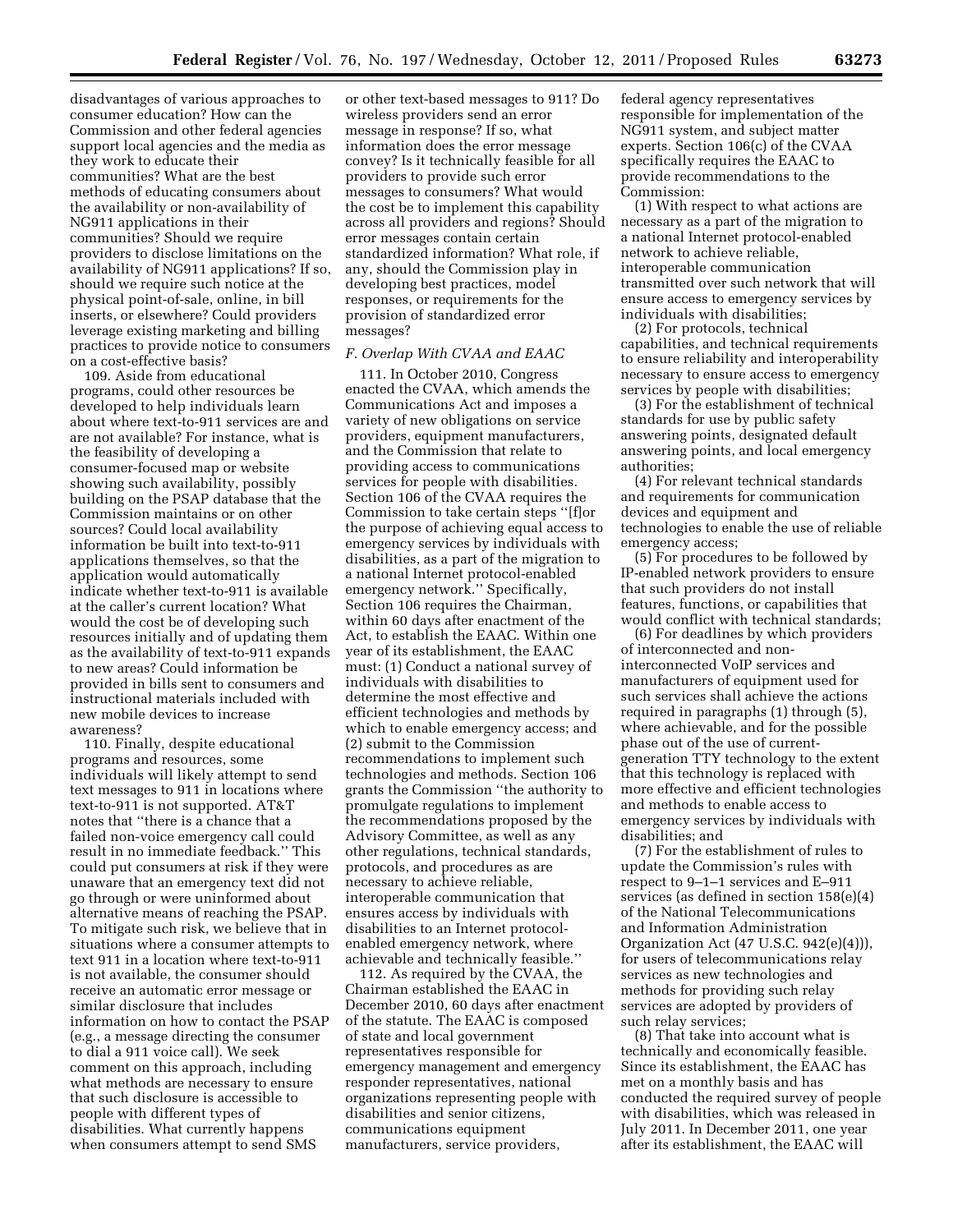submit its recommendations to the Commission on the NG911 accessibility issues set forth above. The CVAA then empowers the Commission to implement the EAAC's recommendations by regulation, to the extent such recommendations are achievable and technically and economically feasible.

113. There is considerable overlap between the NG911 text and multimedia capabilities discussed in this Notice and the NG911 accessibility issues being considered by the EAAC in its implementation of the CVAA. As we have observed in our discussion of potential benefits earlier in this Notice, adding text and multimedia applications to the 911 system can provide significant benefits to both people with disabilities and nondisabled people. Moreover, we believe it is important to encourage to the fullest extent possible the development of common text-to-911 and multimedia-to-911 solutions that serve both the broad goals of NG911 and the NG911 accessibility goals of the CVAA. By focusing on developing common solutions rather than developing specialized technologies solely for use by people with disabilities, we are more likely to be able to spread the cost of such technology across all network users and providers and to generate economies of scale that lower such costs. We seek comment on this approach. Will the development of common text-to-911 and multimedia-to-911 solutions benefit both people with disabilities and non-disabled people and lead to greater cost efficiencies? Are there limitations to this approach, such as instances where people with disabilities may still require development of more specialized technology to meet their emergency accessibility needs?

114. In light of the overlapping issues, we also seek comment on the relationship between this proceeding and our implementation of the CVAA and the work of the EAAC. Should we incorporate the EAAC's recommendations into the record in this proceeding? Would coordinating or combining the two proceedings promote broader and more rapid NG911 deployment?

#### *G. Legal Authority*

115. Background. In the Notice of Inquiry, the Commission recognized that ''[s]tate, Tribal, and local governments are the primary administrators of the legacy 911 system and are responsible for establishing and designating PSAPs or appropriate default answering points, purchasing

customer premises equipment, retaining and training PSAP personnel, and purchasing 911 network services.'' Nevertheless, the Commission noted that ''[c]ertain communications technologies \* \* \* necessitated the adoption of a uniform national approach'' and sought comment on whether there should be some level of federal oversight for the transition to NG911. Further, the Commission sought comment ''on the extent of the FCC's jurisdiction to oversee the transition to NG911, since PSAPs, service providers, consumer device manufacturers, and software developers will all be involved.'' The Commission also invited comment on the role that other federal agencies, such as ICO, should play in the transition to NG911.

116. Comments. Several commenters encourage the Commission to implement a uniform national approach. Other commenters, however, assert that the Commission's authority over certain providers, such as broadband access providers, is still undetermined and will require further clarification or legislation. For instance, CTIA states that ''some of these providers of current and future application-based communications services are not FCC licensees and thus fall outside the FCC's regulatory jurisdiction entirely.'' CTIA argues that while the CVAA gives the Commission some regulatory power to enact the recommendations of the EAAC, ''it does not give the Commission plenary authority over electronic messaging and video conferencing services''and ''the limits of the Commission's authority under the [CVAA] are unclear.''

117. Discussion. Since 1996, the Commission has exercised authority under Title III of the Communications Act to require CMRS providers, as spectrum licensees, to implement basic 911 and E911 services. This authority includes—as a fundamental and pervasive element of the Commission's licensing authority—the power and obligation to condition its licensing actions on compliance with requirements that the Commission deems consistent with the public interest, convenience, and necessity. Existing E911 requirements for wireless service providers clearly further the public interest in ways directly connected to the Commission's mandate in section 151 to ''promot[e] safety of life and property through the use of wire and radio communication.'' Similarly, the options we consider in this proceeding to facilitate availability of text-to-911 and other NG911 capabilities to consumers would fall within our broad Title III authority over spectrum

licensees as requirements that serve the public interest, convenience, and necessity by, for example ''promoting safety of life and property.'' Therefore, we believe that we have wellestablished legal authority under sections 151, 301, and 303(r) and other Title III provisions to take the regulatory and non-regulatory measures described herein that would apply to users of spectrum. We seek comment on this analysis.

118. We also believe that the CVAA confers authority with respect to implementation of text-to-911 and other NG911 features to the extent that such implementation serves the statutory goal of ''achieving equal access to emergency services for people with disabilities, as a part of the migration to a national Internet protocol-enabled emergency network.'' As noted in the previous section, the CVAA authorizes the Commission to promulgate regulations to ''ensure the accessibility, usability, and compatibility of advanced communications services and the equipment used for advanced communications services by individuals with disabilities'' and to do what is necessary to ''achieve reliable, interoperable communication that ensures access by individuals with disabilities to an Internet protocolenabled emergency network, where achievable and technically feasible.'' The CVAA defines ''advanced communications services'' to include electronic messaging service, defined as a ''service that provides real-time or near real-time non-voice messages in text form between individuals over communications networks.'' The CVAA also includes in the definition of ''advanced communications services'' ''interconnected VoIP service'' and ''non-interconnected VoIP service.'' The CVAA's mandate to ensure ''the accessibility, usability, and compatibility'' of this broad category of advanced communications services provides generous authority to cover many of the actions we consider in this proceeding, including, for example, requiring 911 capabilities for text-based communications services. We seek comment on this reading of the CVAA and whether there are any limitations to the scope of this authority relevant to our proposals in this proceeding.

119. Furthermore, we believe that the Commission would also have the ancillary authority to regulate certain entities over which (or over whose actions at issue) we may not have express regulatory authority. Under section 4(i) of the Communications Act and the judicial precedent recognizing the Commission's ancillary authority,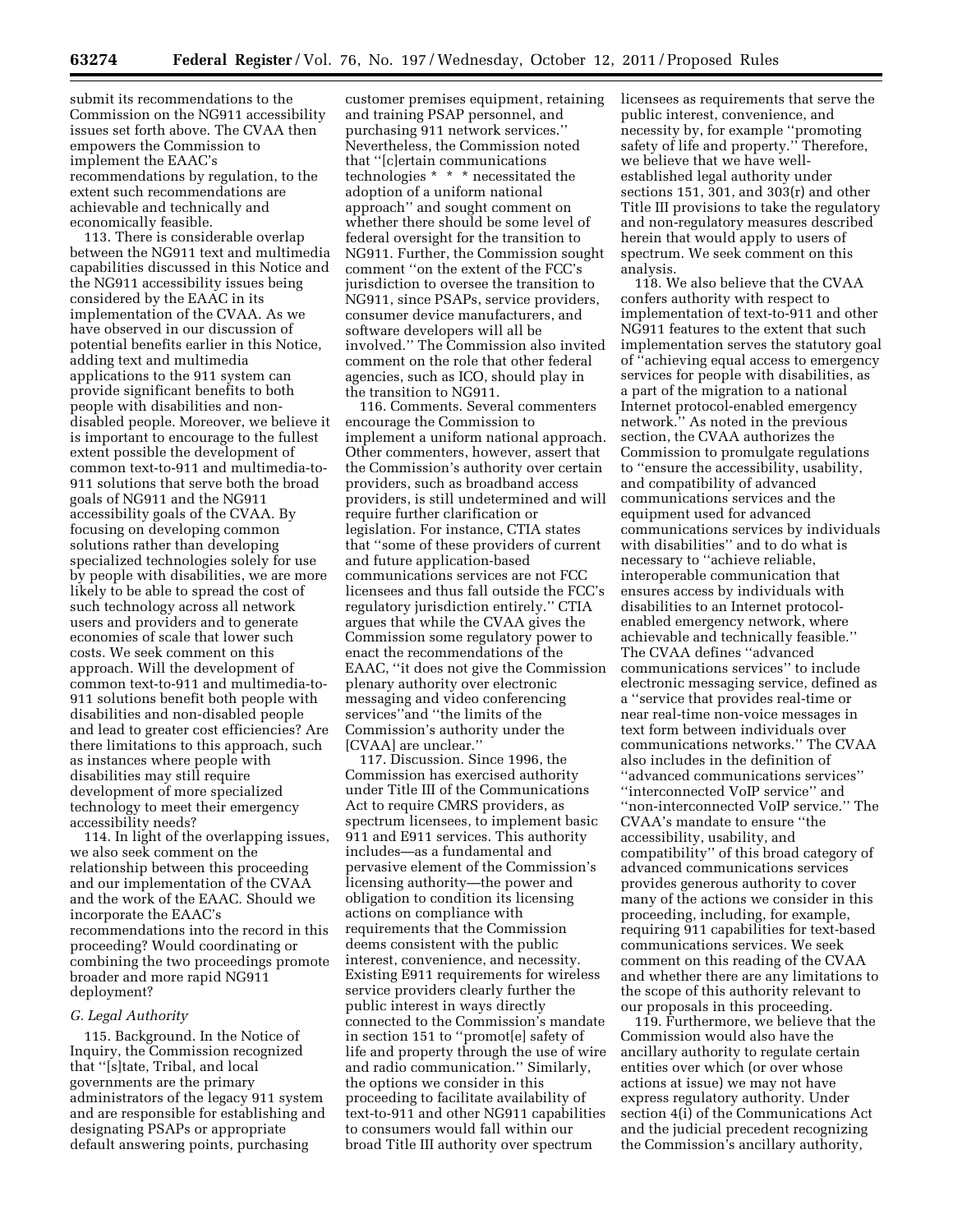the Commission is empowered to impose requirements when it lacks specifically enumerated authority, provided its actions fall within the agency's general grant of jurisdiction over ''interstate and foreign communication by wire or radio'' and the regulation is reasonably necessary to effectuate the Commission's responsibilities under the Act and rules promulgated pursuant to the Commission's express authority. Applying this principle to the NG911 context, it appears that the successful application of text-to-911 and other multimedia NG911 requirements to communications providers pursuant to the direct mandates of Title III or the CVAA may require that we impose certain requirements on broadband access providers, System Service Providers (SSPs), network operators, and other entities involved in the provision of broadband Internet access and other network services. For instance, a CMRS provider may be unable to provide text-to-911 without adjustments to the database management and call routing services currently provided by the SSP. In addition, a non-interconnected VoIP provider may need the cooperation of the operator of the broadband network over which the text to 911 travels to identify the user's location. In such instances, we would have ancillary authority to impose rules on entities that fall under our subject matter jurisdiction as necessary to ensure that Title III licensees, entities subject to our authority under the CVAA, and other entities subject to direct statutory authority can fulfill their new NG911 obligations. Similarly, we may also decide, pursuant to our direct, express mandate under the CVAA, that individuals with disabilities must have access to an IP-enabled emergency network that allows them to send text and other multimedia information to the PSAP, without further delay. In this case, we would also have ancillary authority to require action that has broader effects on the non-disabled community, should it be infeasible at this time, for technical or other reasons, for providers to tailor implementation of their CVAA obligations only to individuals with disabilities. We seek comment on this analysis. We also ask commenters to address other potentially relevant sources of authority.

120. A number of commenters note that liability protection will need to be expanded to include all entities that participate in the NG911 environment. The Commission recognizes that existing sources of liability protection

will possibly need to be updated to accommodate the range of parties, services, and devices that will be involved in the provisioning of NG911 services. The primary basis for liability protection related to the provisioning of NG911 services stems from section 201 of the New and Emerging Technologies 911 Improvement Act (Net 911 Act). Under this section, a ''wireless carrier, IP-enabled voice service provider, or other emergency communications provider \*  $\check{ }$  \* \* shall have" the same liability protection as a local exchange carrier under federal and state law. We seek comment on whether the NET 911 Act's extension of liability protection embraces the full range of technologies and service providers that will be involved in the provisioning of NG911 services. We also seek comment on whether the Commission has the authority to extend liability protection to entities involved in the provisioning of NG911 services or whether Congressional action is necessary.

#### **IV. Procedural Matters**

#### *A. Ex Parte Presentations*

121. The proceeding initiated by this Notice of Proposed Rulemaking shall be treated as a ''permit-but-disclose'' proceeding in accordance with the Commission's ex parte rules. Persons making ex parte presentations must file a copy of any written presentation or a memorandum summarizing any oral presentation within two business days after the presentation (unless a different deadline applicable to the Sunshine period applies). Persons making oral ex parte presentations are reminded that memoranda summarizing the presentation must: (1) list all persons attending or otherwise participating in the meeting at which the ex parte presentation was made; and (2) summarize all data presented and arguments made during the presentation. If the presentation consisted in whole or in part of the presentation of data or arguments already reflected in the presenter's written comments, memoranda, or other filings in the proceeding, the presenter may provide citations to such data or arguments in his or her prior comments, memoranda, or other filings (specifying the relevant page and/or paragraph numbers where such data or arguments can be found) in lieu of summarizing them in the memorandum. Documents shown or given to Commission staff during ex parte meetings are deemed to be written ex parte presentations and must be filed consistent with § 1.1206(b) of the Commission's rules. In proceedings governed by § 1.49(f) of the

Commission's rules or for which the Commission has made available a method of electronic filing, written ex parte presentations and memoranda summarizing oral ex parte presentations, and all attachments thereto, must be filed through the electronic comment filing system available for that proceeding and must be filed in their native format (e.g., .doc, .xml, .ppt, searchable .pdf). Participants in this proceeding should familiarize themselves with the Commission's ex parte rules.

### *B. Comment Filing Procedures*

• Pursuant to §§ 1.415 and 1.419 of the Commission's rules, 47 CFR 1.415, 1.419, interested parties may file comments and reply comments in response to this Notice of Proposed Rulemaking on or before the dates indicated on the first page of this document. Comments may be filed using the Commission's Electronic Comment Filing System (ECFS). See Electronic Filing of Documents in Rulemaking Proceedings, 63 FR 24121 (1998).

• *Electronic Filers:* Comments may be filed electronically using the Internet by accessing the ECFS: *[http://](http://fjallfoss.fcc.gov/ecfs2/)  [fjallfoss.fcc.gov/ecfs2/.](http://fjallfoss.fcc.gov/ecfs2/)* 

• *Paper Filers:* Parties that choose to file by paper must file an original and one copy of each filing. If more than one docket or rulemaking number appears in the caption of this proceeding, filers must submit two additional copies for each additional docket or rulemaking number.

• Filings can be sent by hand or messenger delivery, by commercial overnight courier, or by first-class or overnight U.S. Postal Service mail. All filings must be addressed to the Commission's Secretary, Office of the Secretary, Federal Communications Commission.

• All hand-delivered or messengerdelivered paper filings for the Commission's Secretary must be delivered to FCC Headquarters at 445 12th St., SW., Room TW–A325, Washington, DC 20554. The filing hours are 8 a.m. to 7 p.m. All hand deliveries must be held together with rubber bands or fasteners. Any envelopes and boxes must be disposed of before entering the building.

• Commercial overnight mail (other than U.S. Postal Service Express Mail and Priority Mail) must be sent to 9300 East Hampton Drive, Capitol Heights, MD 20743.

• U.S. Postal Service first-class, Express, and Priority mail must be addressed to 445 12th Street, SW., Washington DC 20554.